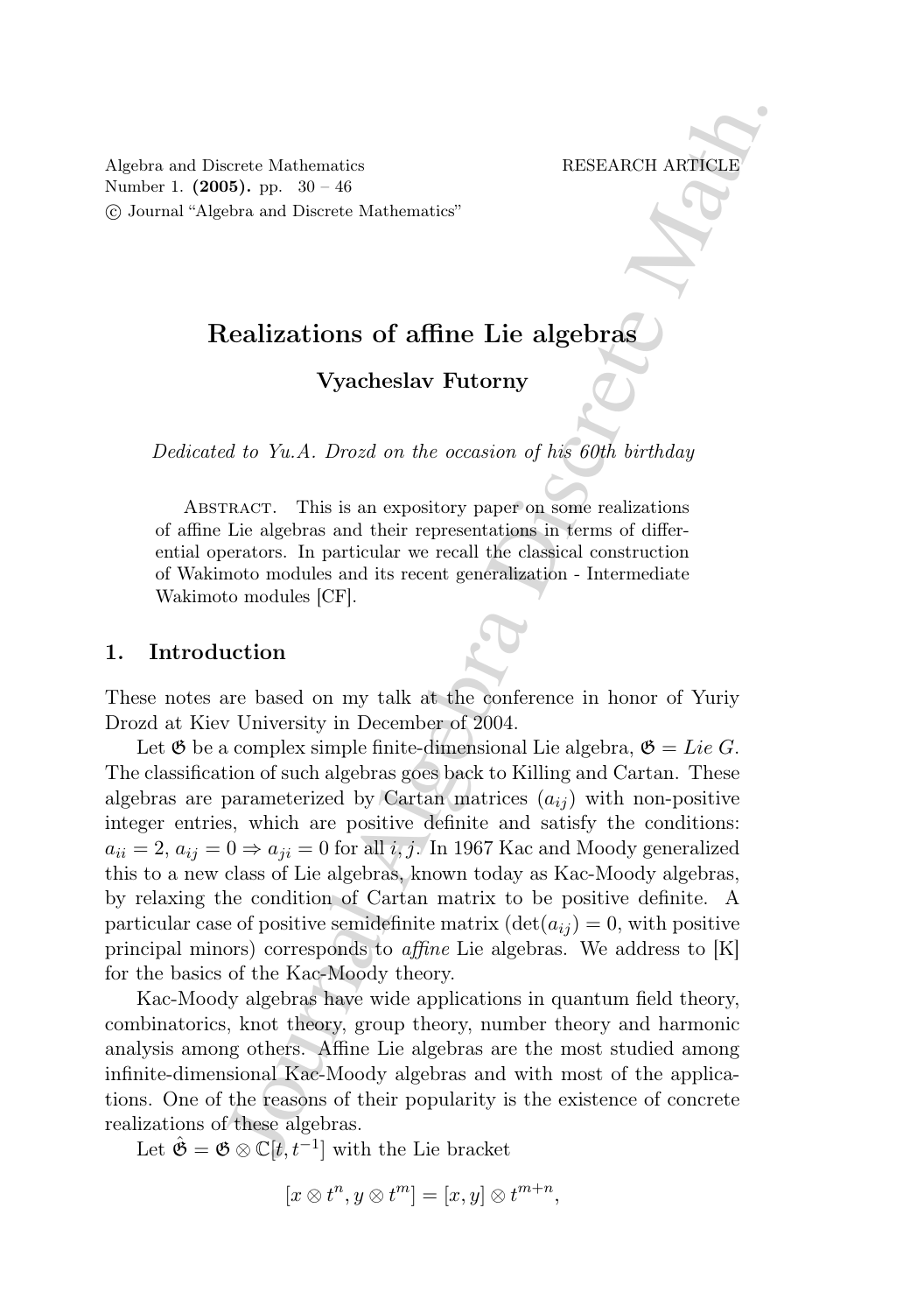for all  $x, y \in \mathfrak{G}, n, m \in \mathbb{Z}$ . This is so-called *loop* algebra associated with  $\mathfrak{G}$ . This is the Lie algebra of the group of maps  $Map(S^1, G)$  of the circle  $S<sup>1</sup>$  to the Lie group G. Loop algebras have a 1-dimensional universal central extension  $\mathfrak{g} = \hat{\mathfrak{G}} \oplus \mathbb{C}c$ ,

$$
[x \otimes t^n, c] = 0, [x \otimes t^n, y \otimes t^m] = [x, y] \otimes t^{m+n} + n < x, y > \delta_{n+m,0}c.
$$

Finally, let  $d : \mathfrak{g} \to \mathfrak{g}$  be a degree derivation,  $d(x \otimes t^n) = n(x \otimes t^n)$ ,  $d(c) = 0$ , for all  $x \in \mathfrak{G}$ ,  $n \in \mathbb{Z}$ . The algebra

$$
\tilde{\mathfrak{G}}=\mathfrak{g}\oplus \mathbb{C}d,
$$

where  $[d, x] = d(x)$  for all  $x \in \mathfrak{g}$ , is a non-twisted affine Kac-Moody algebra. Here  $\langle , \rangle$  denotes the Killing form on  $\mathfrak{G}$ . Twisted affine Lie algebras correspond to fixed points of diagram automorphisms. In these notes we will only deal with the non-twisted case. The realization above leads to many applications of the affine Lie algebras in the theory of theta functions, modular forms and soliton theory ( [23]-[25]).

V. Furtownv $\label{eq:4.1} \begin{array}{l} \text{V. Furoorov}\\ \hline \text{Li} \; \mathbf{x},y\in\mathfrak{G},\, n,m\in\mathbb{Z}. \text{ This is so-called }loop \text{ algebra associated to } \mathbb{N} \text{ is the Lie group } G. \text{ Loop algebras have a 1-dimensional unive of the group } G. \text{ Loop algebras have a 1-dimensional unive of the group } G. \text{ Loop algebras have a 1-dimensional unive of the group } G. \text{Loop algebras have a 1-dimensional unive of the group } G. \text{Loop algebras have a 1-dimensional group } \mathcal{O}(\mathcal{C}) \otimes \mathcal{C$ Let  $U(\mathfrak{G})$  be the universal enveloping algebra of  $\mathfrak{G}, Z(\mathfrak{G})$  the center of  $U(\mathfrak{G})$ . Let  $\mathcal H$  be a Cartan subalgebra of  $\mathfrak{G}$ , dim  $\mathcal H = rank \mathfrak{G}$ . Then  $\mathcal{H} = \mathcal{H} \oplus \mathbb{C}c \oplus \mathbb{C}d$  is a Cartan subalgebra of  $\mathfrak{G}$ . We will denote by  $A_n$  the n-th Weyl algebra of differential operators acting in the space of polynomials  $\mathbb{C}[x_1,\ldots,x_n]$ , generated by  $x_1,\ldots,x_n$  and partial derivatives  $\partial_1, \ldots, \partial_n$ . If  $\xi : \mathbb{Z}(\mathfrak{G}) \to \mathbb{C}$  is the central character of  $\mathfrak{G}$  then the quotient  $U(\mathfrak{G})/(Ker\xi)U(\mathfrak{G})$  can be embedded into  $A_n$ ,  $n = (1/2)(\dim \mathfrak{G}-rank\mathfrak{G})$ [Co], providing a realization of  $\mathfrak{G}$  in the Fock space  $\mathbb{C}[x_1,\ldots,x_n]$ . A different approach was suggested by Khomenko [Kh], who showed that the quotient  $U(gl(n))/(Ker \xi)U(gl(n))$  can be embedded into a certain localization of  $A_m$ ,  $m = n(n+1)/2$ , using the theory of Gelfand-Tsetlin modules [DFO]. Such realizations are extremely useful for the representation theory of these algebras. The generators of the Weyl algebra  $A_n$ are called bosons in physics literature. Hence embeddings above can be viewed as boson type realizations of the Lie algebra  $\mathfrak{G}$ .

The goal of these notes is to discuss various realizations of affine Lie algebras via differential operators on some Fock spaces, in particular, new boson type realizations recently obtained by B.Cox and the author [CF].

## 2. Verma type modules

Let  $\mathfrak a$  be a Lie algebra with a Cartan subalgebra  $H$  and root system  $\Delta$ . A closed subset  $P \subset \Delta$  is called a partition if  $P \cap (-P) = \emptyset$  and  $P \cup (-P) = \Delta$ . If a is finite-dimensional then every partition corresponds to a choice of positive roots in  $\Delta$  and all partitions are conjugate by the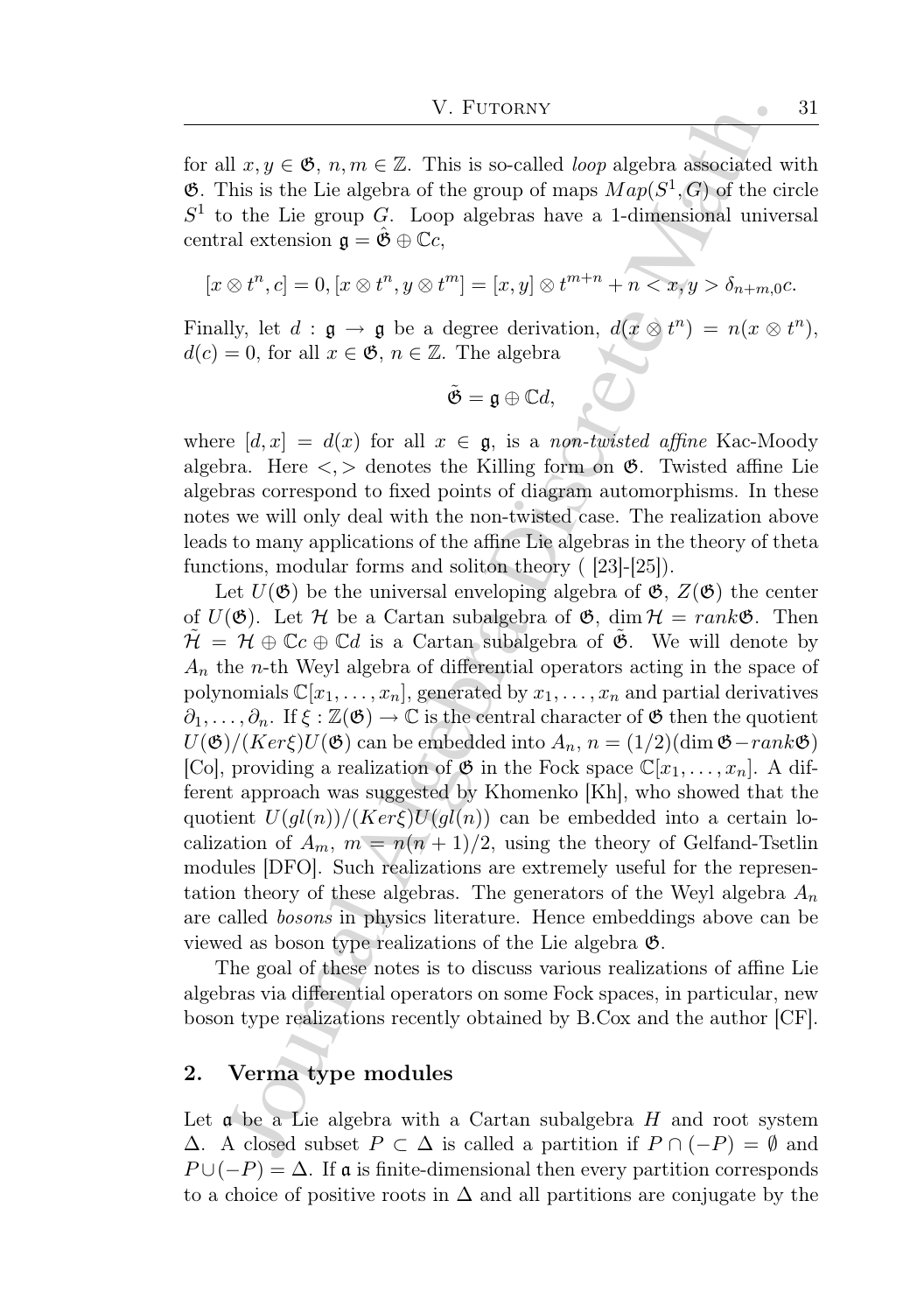Weyl group. The situation is different in the infinite-dimensional case. If a is an affine Lie algebra then partitions are divided into a finite number of Weyl group orbits (cf. [JK], [F2]).

REALIZATIONS OF AFFINE LIE ALGEBRAS<br>
The situation is different in the infinite-dimensional case, If<br>
the sighera then partitions are divided into a finite number<br>
orbits (cf. [JK], [F2]).<br>
artition P of  $\Delta$  we define a Given a partition P of  $\Delta$  we define a *Borel* subalgebra  $\mathfrak{b}_P \subset \mathfrak{a}$  generated by H and the root spaces  $\mathfrak{a}_{\alpha}$  with  $\alpha \in P$ . All Borel subalgebras are conjugate in the finite-dimensional case. A parabolic subalgebra is a subalgebra that contains a Borel subalgebra. If  $\mathfrak p$  is a parabolic subalgebra of a finite-dimensional  $\mathfrak{a}$  then  $\mathfrak{p} = \mathfrak{p}_0 \oplus \mathfrak{p}_+$  where  $\mathfrak{p}_0$  is a reductive Levi factor and  $\mathfrak{p}_+$  is a nilpotent subalgebra. Parabolic subalgebras correspond to a choice of a basis  $\pi$  of the root system  $\Delta$  and a subset  $S \subset \pi$ . A classification of all Borel subalgebras in the affine case was obtained in [F2]. In this case not all of them are conjugate but there exists a finite number of conjugacy classes. These conjugacy classes are parametrized by parabolic subalgebras of the underlined finite-dimensional Lie algebra. Namely, let  $\mathfrak{p} = \mathfrak{p}_0 \oplus \mathfrak{p}_+$  a parabolic subalgebra of  $\mathfrak{G}$  containing a fixed Borel subalgebra  $\mathfrak b$  of  $\mathfrak G$ . Define

$$
B_{\mathfrak{p}} = \mathfrak{p}_{+} \otimes \mathbb{C}[t, t^{-1}] \oplus \mathfrak{p}_{0} \otimes t\mathbb{C}[t] \oplus \mathfrak{b} \oplus \mathbb{C}c \oplus \mathbb{C}d.
$$

For any Borel subalgebra  $\mathfrak B$  of  $\mathfrak G$  there exists a parabolic subalgebra p of  $\mathfrak G$  such that  $\mathfrak B$  is conjugate to  $B_{\mathfrak p}$ .

When **p** coincides with  $\mathfrak{G}$ , i.e.  $\mathfrak{p}_+ = 0$ , the corresponding Borel subalgebra  $B_{\mathfrak{G}}$  is the *standard* Borel subalgebra defined by the choice of positive roots in  $\mathfrak{G}$ . Another extreme case is when  $\mathfrak{p}_0 = \mathcal{H}$ . This corresponds to the natural Borel subalgebra  $B_{nat}$  of  $\mathfrak G$  considered in [JK].

Given a parabolic subalgebra  $\mathfrak p$  of  $\mathfrak G$  let  $\lambda : B_{\mathfrak p} \to \mathbb C$  be a 1-dimensional representation of  $B_p$ . Then one defines an induced Verma type  $\mathfrak{G}$ -module

$$
M_{\mathfrak{p}}(\lambda) = U(\tilde{\mathfrak{G}}) \otimes_{U(B_{\mathfrak{p}})} \mathbb{C}.
$$

The module  $M_{\mathfrak{G}}(\lambda)$  is the classical Verma module with highest weight  $\lambda$ [K]. In the case of natural Borel subalgebra we obtain imaginary Verma modules studied in [F1]. Note that the module  $M_{\mathfrak{p}}(\lambda)$  is  $U(\mathfrak{p}_-)$ -free, where  $\mathfrak{p}_-$  is the opposite subalgebra to  $\mathfrak{p}_+$ . The theory of Verma type modules was developed in [F2]. It follows immediately from the definition that, unless it is a classical Verma module, Verma type module with highest weight  $\lambda$  has a unique maximal submodule, it has both finite and infinite-dimensional weight spaces and it can be obtained using the parabolic induction from a standard Verma module M with highest weight  $\lambda$  over a certain affine Lie subalgebra. Moreover, if the central element c acts non-trivially on such Verma type module then the structure of this module is completely determined by the structure of module  $M$ , which is well-known  $([F2], [C1])$ .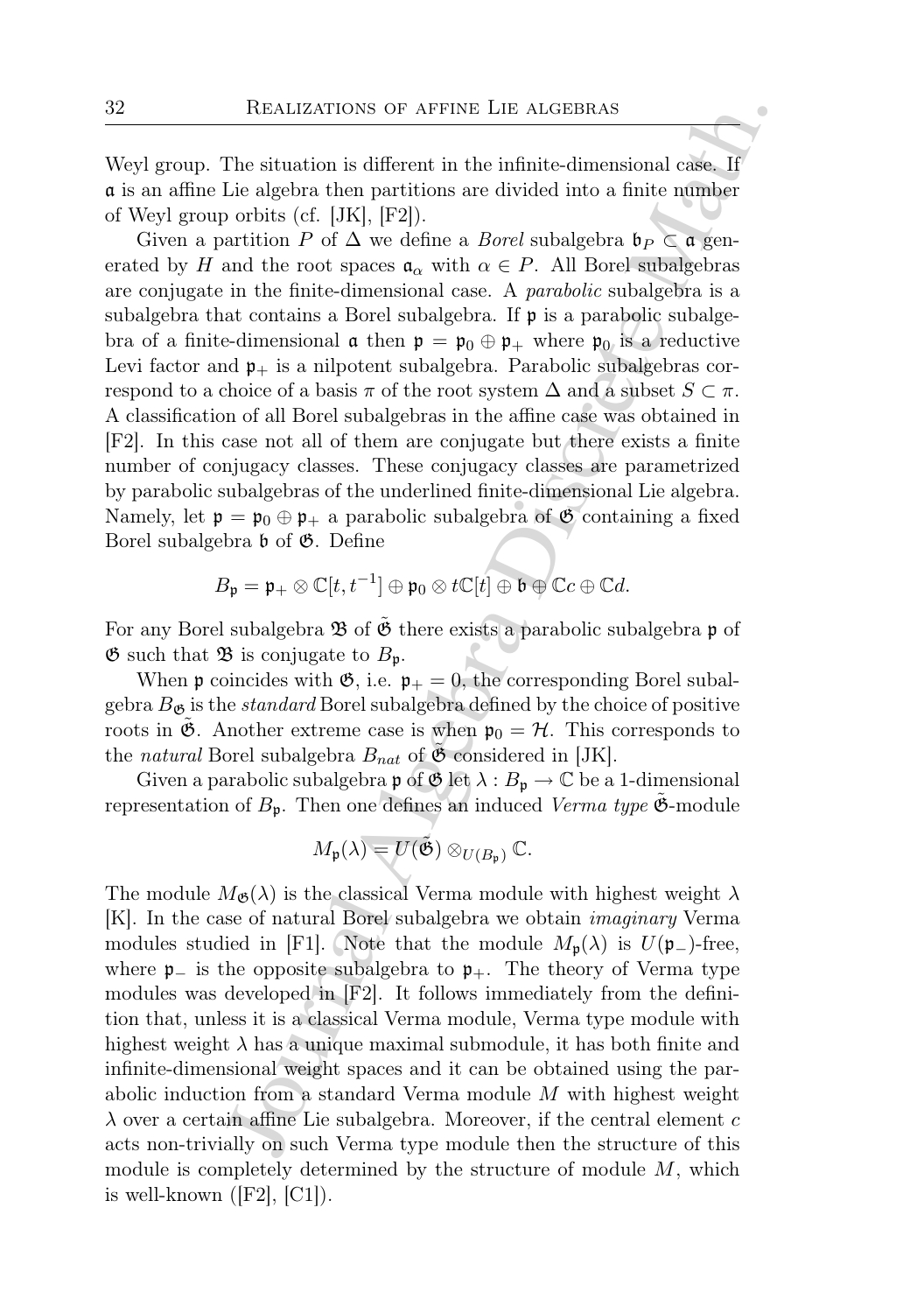Let V be a weight a-module, i.e.  $V = \bigoplus_{\mu \in H^*} V_{\mu}, V_{\mu} = \{v \in V | hv =$  $\mu(h)v, \forall h \in H$ . Suppose that  $\dim V_\mu \leq \infty$  for all  $\mu$ . If  $\mathfrak{a}$  is a Kac-Moody Lie algebra (finite or affine) with Serre generators  $e_i$ 's and  $f_i$ 's, then denote by w an anti-involution on  $\alpha$  which permutes  $e_i$  with  $f_i$  for all  $i$ , and which is identity on  $H$ . Consider a  $\alpha$ -module

$$
V^* = \oplus_{\mu \in H^*} V^*_{\mu},
$$

where  $V^*_{\mu}$  is a dual subspace of  $V_{\mu}$  and the structure of **a**-module is given by:  $(xf)(v) = f(w(x)v)$ . Such modules are called *contragradient*. The advantage of considering these modules versus the whole dual modules of  $V$  is that  $V$  and its contragradient module belong to the Bernstein-Gelfand-Gelfand category  $\mathcal O$  simultaneously.

#### 3. Flag varieties

Let  $G = GL(n, \mathbb{C})$  and B the subgroup of upper triangular matrices in G.

Let V be an *n*-dimensional complex vector space and  $e_1, \ldots, e_n$  a basis of V. The group G acts naturally on V as a matrix multiplication on *n*-tuples of the coordinates with respect to the basis  $e_1, \ldots e_n$ . A full flag of subspaces is a chain

$$
0\subset V_1\subset\ldots\subset V_n=V
$$

of subspaces of V of length n. Denote by  $\Omega$  the set of all full flags in V. Then the group G acts transitively on  $\Omega$ . Denote  $V^i = span\{e_1, \ldots e_i\},\$  $i = 1, \ldots, n$ . These subspaces form a canonical full flag

$$
0 \subset V^1 \subset \ldots \subset V^n = V.
$$

in V and B is its stabilizer. Hence  $\Omega$  can be identified with  $G/B$ , which is a homogeneous space for G.

V. Furtons<br>
V. Furtons<br>  $V$  and  $V$  and  $V$  and  $V = \oplus_{p \in H^*} V_p$ ,  $V_p = \{p \in V | h,$ <br>  $v, \forall h \in H$ . Suppose that dim  $V_n \leq \infty$  for all  $\mu$ ,  $\{\Gamma \mid \Gamma_0 \}$  is a by<br>
dy Lie algebra (finitie or affine) with Serre generators  $\epsilon_i$ Let now  $\mathfrak G$  be a finite-dimensional simple Lie algebra,  $\mathfrak b$  a Borel subalgebra,  $\mathfrak{G} = Lie G$ ,  $\mathfrak{b} = Lie B$ . Then B is a maximal solvable subgroup in G which is called Borel subgroup. All Borel subgroups are conjugate. Hence the group G acts transitively on the flag variety  $X = G/B$ , which is a smooth algebraic variety and can be identified with the set of all Borel subalgebras of  $\mathfrak{G}$ . It can also be viewed as a complex manifold.

If  $x \in X$  then the differential of the map  $g \mapsto gx, g \in G$ , defines a map of  $\mathfrak{G}$  onto the tangent space of X at point x. Hence we have an action of the Lie algebra  $\mathfrak{G}$  on X. Let  $\mathcal{O}_X$  denote the structure sheaf on X and let  $\mathcal{D}_X$  be the sheaf of differential operators on X with regular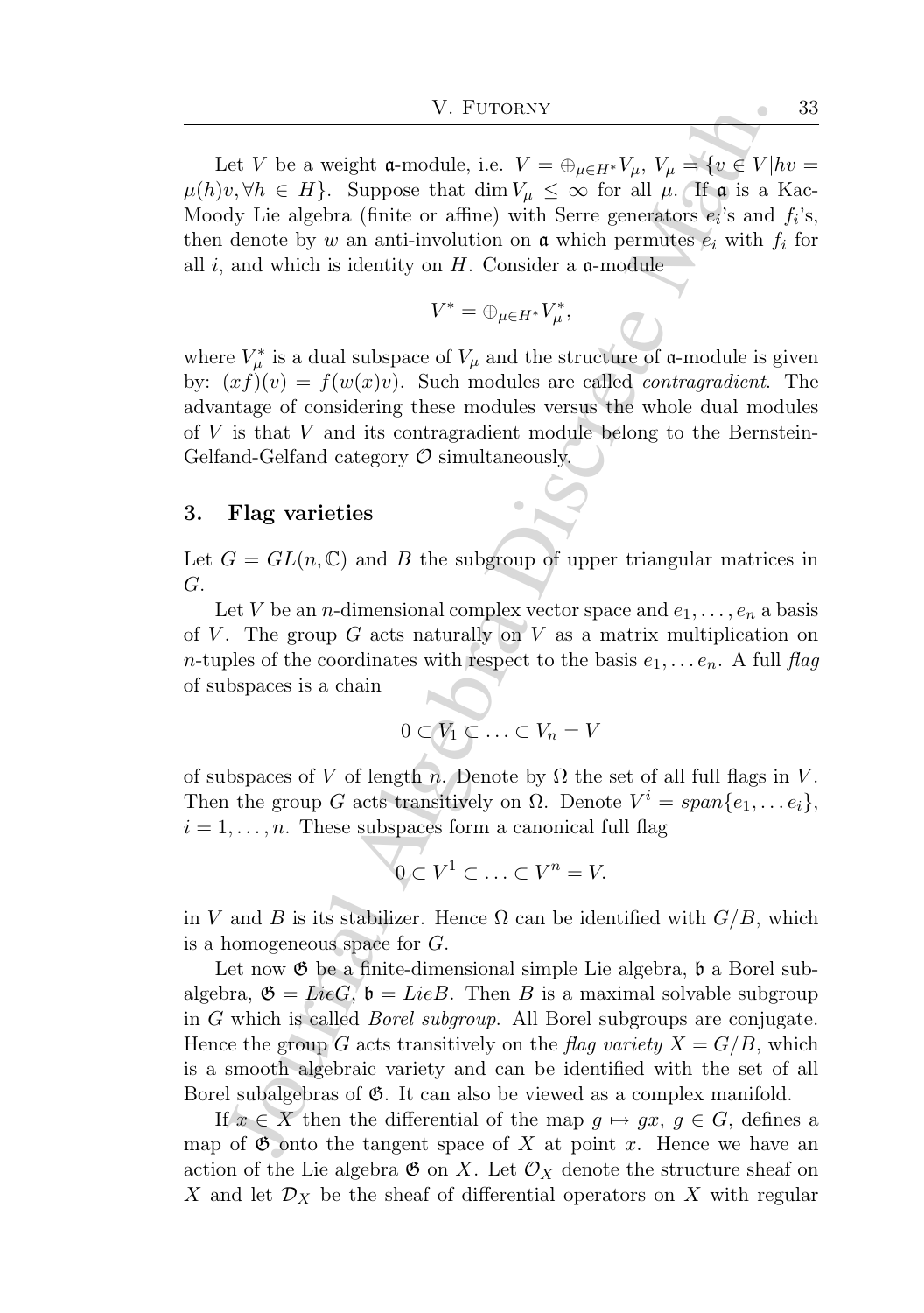coefficients. If M is a  $\mathcal{D}_X$ -module then the global sections  $\Gamma(X,\mathcal{M})$ have a structure of a  $\mathfrak{G}\text{-module}$ . In particular, if  $\lambda$  is an antidominant weight and  $\mathcal{O}_X(\lambda)$  is the G-equivariant line bundle, corresponding to  $\lambda$ , then the global sections  $\Gamma(X, \mathcal{O}_X(\lambda))$  is an irreducible finite-dimensional **G**-module with lowest weight  $\lambda$  by the celebrated Borel-Weil theorem.

If  $\lambda \in \mathcal{H}^*$  then the Verma module  $M(\lambda)$  with the highest weight  $\lambda$ admits the central character which we denote by  $\xi_{\lambda}$ . Let  $\xi : Z(\mathfrak{G}) \to \mathbb{C}$ and  $\lambda \in \mathcal{H}^*$  is such that  $\xi = \xi_{\lambda}$ . Consider  $U_{\lambda} = U(\mathfrak{G})/U(\mathfrak{G})Ker\xi$ . Beilinson and Bernstein ([BB]) introduced a twisted sheaf of differential operators  $\mathcal{D}_{\lambda}$  on X and showed that there is an isomorphism of algebras

$$
U_{\lambda} \simeq \Gamma(X, \mathcal{D}_{\lambda}).
$$

Moreover, there is an equivalence between the category of  $U_{\lambda}$ -modules and the category of quasi-coherent  $\mathcal{D}_{\lambda}$ -modules on X [BB]. This equivalence is given by the functors of localization and global sections.

#### 4. Boson-fermion correspondence

Affine Lie algebras proved to be very useful for the theory of soliton equations. In particular, the affine Lie algebra  $sl(2)$ , corresponding to  $sl(2)$ , is related to the solutions of Korteweg-de Vries (KdV) hierarchies [DS].

The KdV equation

$$
u_t = 6uu_x + u_{xxx}
$$

appeared in 1895 and described the behavior of an isolated wave in a narrow canal, which was first observed by Rassell in 1834.

REALIZATIONS OF AFFINE LIE ALGEBRAS<br>
If  ${\cal M}$  is a  ${\cal D}_X$ -module then the global sections  $\Gamma(X;{\cal M})$ <br>
ure of a de-module. In particular, if  $\Lambda$  is an antidomymate  $\chi(X)$  is the  $G$ -equivariant line bundle, correspondin Application of the representation theory of  $sl(2)$  to construct soliton type solutions of the KdV hierarchies is based on the vertex operator realization (principal realization) of the basic highest weight module [LW]. In this realization of  $sl(2)$  the Fock space is the polynomial ring in infinitely many odd variables with positive indices. An amazing fact is that there exists a realization of the affine Lie algebra  $sl(2)$  for which the Fock space is the polynomial ring in infinitely many odd variables, with both positive and negative indices. In fact, Billig ([B]) showed that  $sl(2)$  acts on the Weyl algebra with infinitely many odd generators, and that this action is related to the soliton type solutions of the sine-Gordon equation

$$
u_{xt} = \sin(u).
$$

This equation describes the surfaces of constant negative curvature in R.

Realization mentioned above is based on the boson-fermion correspondence, which is a way to construct free fermions (Clifford algebra) out of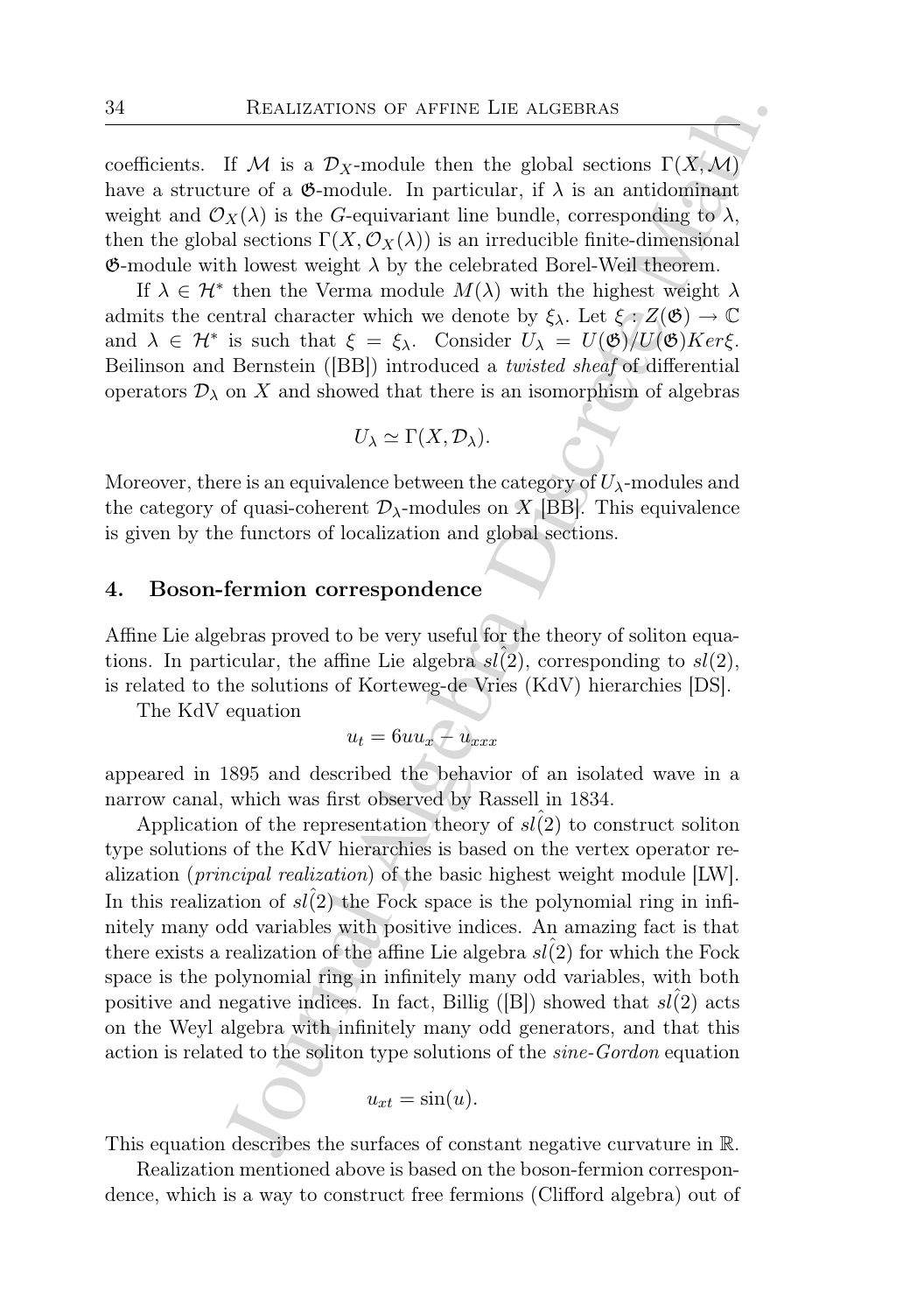free bosons (Weyl algebra), using the physics terminology. Free fermions  $\psi_i, \, \psi_i^*, \, i \in \mathbb{Z}$ , generate the Clifford algebra  $\mathcal C$  with the relations

$$
\psi_i \psi_j^* + \psi_j^* \psi_i = \delta_{ij}, \ \psi_i \psi_j + \psi_j \psi_i = 0, \ \psi_i^* \psi_j^* + \psi_j^* \psi_i^* = 0,
$$

 $i, j \in \mathbb{Z}$ . Consider the generating series

$$
\psi(z) = \sum_{k \in \mathbb{Z}} \psi_k z^{-k}, \ \psi^*(z) = \sum_{k \in \mathbb{Z}} \psi_k^* z^k.
$$

Let A be the Weyl algebra with generators  $p_i, q_i, i \in \mathbb{Z}$  subject to the relations:

$$
[p_i, p_j] = [q_i, q_j] = 0, [p_i, q_j] = 4/j\delta_{ij}.
$$

It was shown in [B] (cf. [K], Theorem 14.10) that the Clifford algebra has a natural representation

$$
\psi(z) \mapsto [z]u \exp(1/2 \sum_{j>0} q_j z^j) \exp(1/2 \sum_{j>0} p_j z^{-j}),
$$
  

$$
\psi^*(z) \mapsto u^{-1}[z]^{-1} \exp(-1/2 \sum_{j>0} q_j z^j) \exp(-1/2 \sum_{j>0} p_j z^{-j})
$$

in the space  $\mathbb{C}[u, u^{-1}] \otimes \overline{\mathcal{A}}$ , where  $\overline{\mathcal{A}}$  is a certain completion of  $\mathcal{A}$  and  $[a]u^m = a^m u^m.$ 

On the other hand, Feingold and Frenkel ([FdF]) showed that any classical affine Lie algebra can be embedded into the Clifford algebra C. Hence classical affine Kac-Moody algebras can be realized in operators acting on differential operators by left multiplication.

V. Furtonary<br>
V. Furtonary<br>
bosons (Weyl algebra), using the physics terminology. Free ferm<br>  $\psi_i, i \in \mathbb{Z}$ , generate the Clifford algebra C with the relations<br>  $\psi_i \psi_j^* + \psi_j^* \psi_i = \delta_{ij}, \ \psi_i \psi_j + \psi_j \psi_i = 0, \ \psi_i^* \psi_j^* + \psi_j^*$ **Example 4.1.** Consider the case of the affine Lie algebra  $\mathfrak{g} = sl(2)$  ⊗  $\mathbb{C}[t,t^{-1}] \oplus \mathbb{C}c$ . It is well-known that the following elements span the loop subalgebra of  $\mathfrak{g}: H_{2j+1} = e \otimes t^j + f \otimes t^{j+1}, a_{2j} = -h \otimes t^j, a_{2j+1} =$  $e \otimes j - f \otimes t^{j+1}$ . Let  $b_{ij} = \psi_i \psi_j^*$  if  $i \neq j$  or  $i = j > 0$  and  $b_{ii} = -\psi_i^* \psi_i$  if  $i \leq 0$ . The correspondence

$$
H_{2j+1}\mapsto \sum_{i\in\mathbb{Z}}b_{i,i+2j+1},\ a_j\mapsto \sum_{i\in\mathbb{Z}}(-1)^{i+j}b_{i,i+j},\ c\mapsto 1,
$$

 $j \in \mathbb{Z}$ , together with the representation of the Clifford algebra described above, yields:

$$
H_m \mapsto (-m/2)p_m, H_{-m} = (m/2)q_m, m \in \mathbb{N}_{odd},
$$

$$
\sum_{i \in \mathbb{Z}} a_i z^{-i} \mapsto 1/2([-1]\Gamma(z) - 1),
$$

 $where$ 

$$
\Gamma(z) = \exp\left(\sum_{j \in \mathbb{N}_{odd}} q_j z^j\right) \exp\left(\sum_{j \in \mathbb{N}_{odd}} p_j z^{-j}\right)
$$

is a vertex operator with the origin in the string theory.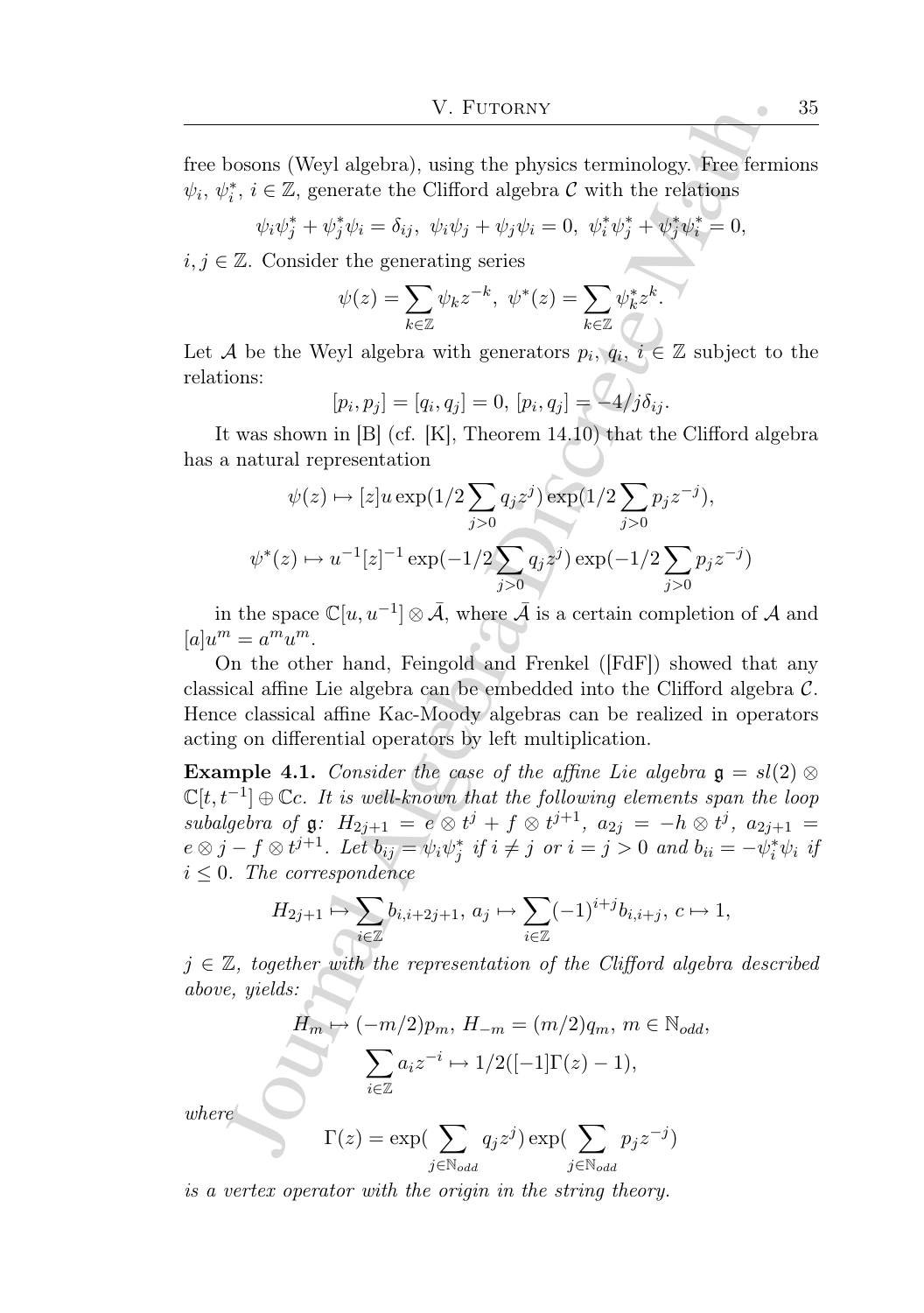### 5. Boson type realizations of Verma modules

#### 5.1. Finite-dimensional case

REALIZATIONS OF AFFINE LIE ALGEBRAS<br>
type realizations of Verma modules<br>
dimensional case.<br>
Let  $\Phi = LieG$  be a simple finite-<br>
dimensional case.<br>
a finite-dimensional case. Let  $\Phi = LieG$  be a simple finite-<br>
discrete Math. Ca Consider first a finite-dimensional case. Let  $\mathfrak{G} = LieG$  be a simple finitedimensional Lie algebra with a Cartan decomposition  $\mathfrak{G} = \mathfrak{n}_{-} \oplus \mathcal{H} \oplus \mathfrak{n}_{+}$ . Take a Borel subalgebra  $\mathfrak{b} = \mathfrak{n}_- \oplus \mathcal{H}$ . Let  $\mathfrak{b} = LieB$ ,  $\mathfrak{n}_+ = LieN_+$ . Consider the flag variety  $X = G/B$ . Then X has a decomposition into open Schubert cells:  $X = \bigcup_{w \in W} C(w)$ , where  $C(w) = B_+ w B_- / B_-$ ,  $W =$  $N(T)/T$  is the Weyl group and  $T = B_+/N_+$ . The codimension of  $C(w)$ equals the length of w. The subgroup  $N_+$  acts on X, and the largest orbit U of this action can be identified with proper  $N_{+}$ . From Section 3 we know that the Lie algebra  $\mathfrak{G}$  can be mapped into vector fields on X and hence on  $\mathcal U$ . Thus  $\mathfrak G$  can be embedded into the differential operators on  $\mathcal U$ of degree  $\leq 1$ . Since  $N_+ \simeq \mathfrak{n}_+$  via the exponential map, we conclude that  $N_{+}$  can be identified with an affine space  $\mathbb{A}^{|\Delta_{+}|}$ . Therefore, the ring of regular functions  $\mathcal{O}_\mathcal{U}$  on  $\mathcal{U}$  is just a polynomial ring in  $m = |\Delta_+|$  variables and  $\mathfrak G$  has an embedding into the Weyl algebra  $\mathcal A_m$ . In particular,  $\mathcal O_\mathcal U$  is a  $\mathfrak{G}\text{-module}$ . In fact, a  $\mathfrak{G}\text{-module}$   $\mathcal{O}_U$  is isomorphic to a contragradient module  $M^*(0)$  with trivial highest weight.

**Example 5.1.** Let  $\mathfrak{G} = sl(2)$  with a standard basis e, f, h,  $[e, f] = h$ ,  $[h, e] = 2e$ ,  $[h, f] = -2f$ . Let  $\mathfrak{b} = span\{f, h\}$ . Then  $G = SL_2(\mathbb{C})$  and the variety  $X = G/B$  can be identified with the projective line  $\mathbb{P}^1$  which has a big cell  $\mathcal{U} = \mathbb{A}^1$ . Let y be a coordinate in  $\mathcal{U}$ . The group G acts on X in such a way that an element

$$
g = \left(\begin{array}{cc} a & b \\ c & d \end{array}\right)
$$

changes y into  $(ay + b)/(cy + d)$ .

Denote  $\mathcal{O}_\mathcal{U} = \mathbb{C}[x]$ . Then one computes

$$
e \mapsto d/dx, h \mapsto -2xd/dx, f \mapsto -x^2d/dx.
$$

Hence,  $M^*(0) \simeq \mathbb{C}[x]$  as a  $\mathfrak{G}\text{-module}$  (for details see Example 10.2.1 in  $[FZ]$ ).

For a general  $\lambda \in \mathcal{H}^*, \Gamma(\mathcal{U}, \mathcal{D}_\lambda)$  is a  $\mathfrak{G}\text{-module under the inclusion}$ 

$$
\mathfrak{G}\subset \Gamma(G/B_-,\mathcal{D}_\lambda),
$$

and this module is isomorphic to  $M^*(\lambda)$  (cf. Remark 10.2.7 in [FZ]). In the case of an integral highest weight  $\lambda$ , the contragradient module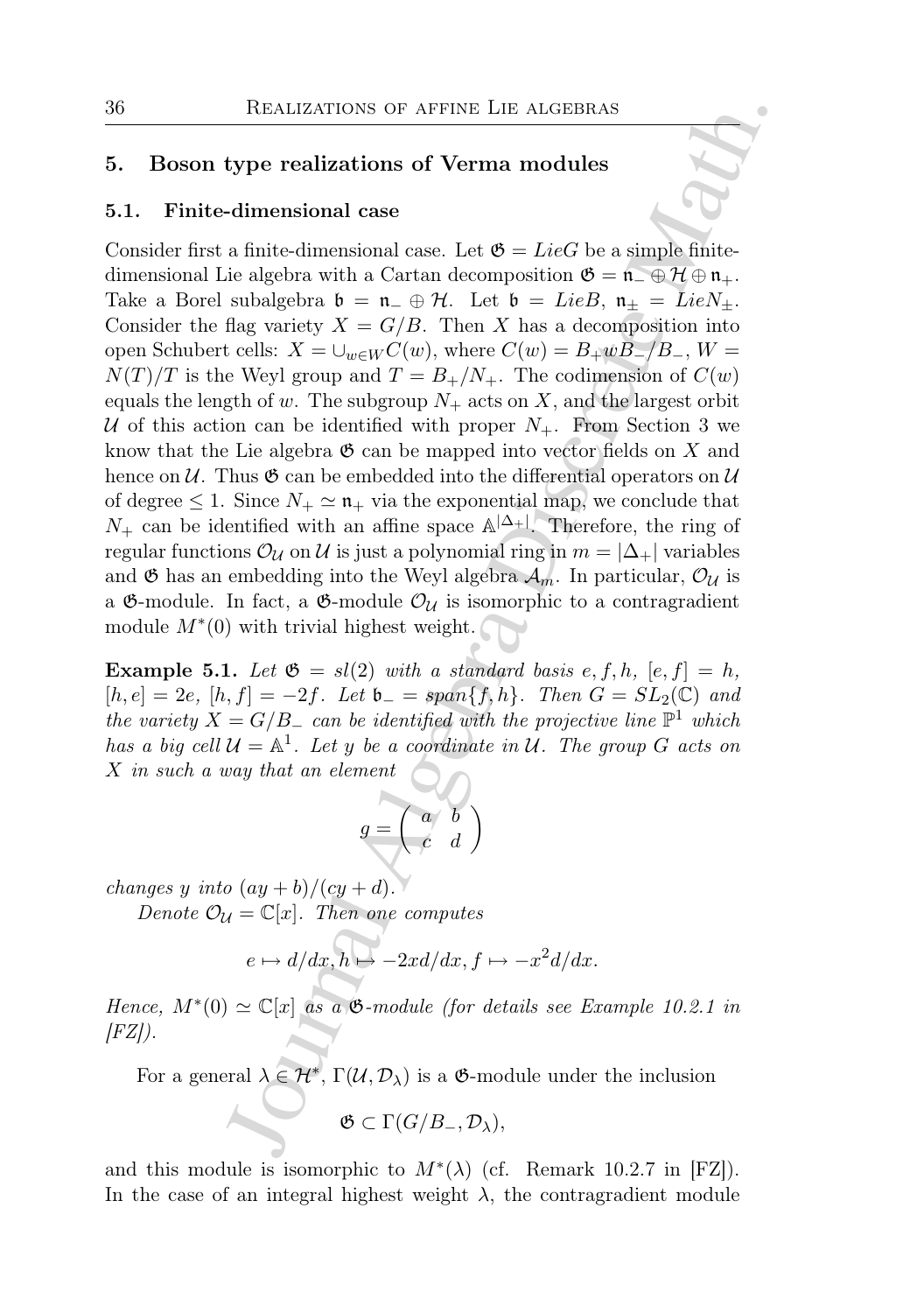$M^*(\lambda)$  can be realized as a zero cohomology group  $H^0(X, \mathcal{L}_{\lambda})$  of the line bundle  $\mathcal{L}_{\lambda}$  on the flag manifold with the support in the big cell.

In order to obtain a geometrical realization of Verma modules one needs to consider the minimal 1-point orbit of  $N_{+}$  on X. In the example above any matrix

$$
\left(\begin{array}{cc}a&b\\c&0\end{array}\right),
$$

where  $bc = -1$  serves as a representative of this orbit.

Choosing another orbit of  $N_+$  will give us a *twisted* Verma module. Twisted Verma modules are parametrized by the elements of the Weyl group and have the same character as corresponding Verma modules. For integral  $\lambda$  these modules can be realized as local cohomology groups  $H_{\mathcal{C}(w)}^{l(w)}$  $\mathcal{L}_{\mathcal{C}(w)}^{(w)}(X,\mathcal{L}_{w^{-1}\cdot \lambda})$  of the line bundle  $\mathcal{L}_{w^{-1}\cdot \lambda}$  with the support in the Bruhat cell  $\mathcal{C}(w)$ . For the detailed account on twisted Verma modules see [AL].

**Remark 5.2.** Consider again example of  $sl(2)$ . Another way to get a realization of Verma module  $M(0)$  on Fock space  $\mathbb{C}[x]$  is the following. Apply to  $sl(2)$  an automorphism which is a composition of two antiinvolutions:  $e \leftrightarrow f$ , h is fixed, and  $x \leftrightarrow d/dx$ . Then it gives the following realization in second order differential operators:  $f \mapsto x$ ,  $h \mapsto -2xd/dx$ ,  $e \mapsto -x(d/dx)^2$ .

This approach will be particularly useful in the affine case.

#### 5.2. Affine case

Consider now the loop algebra  $\hat{\mathfrak{G}} = \mathfrak{G} \otimes \mathbb{C}[t, t^{-1}]$ . We follow closely [FZ] in this section. Sometimes it is more convenient to consider a completion of  $\mathfrak G$  substituting the Laurent polynomials by the Laurent power series. We will denote this Lie algebra by  $\mathfrak{G}((t))$ . The corresponding loop group will be denoted by  $G((t))$ . Fix a Cartan decomposition  $\mathfrak{G} = \mathfrak{n} - \oplus \mathcal{H} \oplus \mathfrak{n}_+$ and consider a Borel subalgebra  $\mathfrak{b}_{\pm} = \mathfrak{n}_{\pm} \oplus \mathcal{H}$ . Denote

$$
\hat{\mathfrak{n}}_{\pm}=(\mathfrak{n}_{\pm}\otimes 1)\oplus (\mathfrak{G}\otimes t^{\pm}\mathbb{C}[[t^{\pm}]]),
$$

V. Furtonsw<br>
(V. Furtonsw<br>
(N) can be realized as a zero cohomology group  $H^0(X, \mathcal{L}_X)$  of the<br>
le  $\mathcal{L}_X$  on the flag manifold with the support in the big cell.<br>
In order to obtain a geometrical realization of Verma  $\hat{\mathfrak{b}}_{\pm} = \hat{\mathfrak{n}}_{\pm} \oplus \mathcal{H} \otimes \mathbb{C}[[t]]$ . Let  $\hat{N}_{\pm}$  and  $\hat{B}_{\pm}$  be Lie groups corresponding to  $\hat{\mathfrak{n}}$ <sup>±</sup> and  $\mathfrak{b}_\pm$  respectively. Consider a flag variety  $X = G((t))/B$ <sup>−</sup> which has a structure of a scheme of infinite type. As in the finite-dimensional case X splits into  $N_{+}$ -orbits of finite codimension, parametrized by the affine Weyl group. There is an analogue of a big cell  $\mathcal U$  in X which is a projective limit of affine spaces, and hence, the ring of regular functions  $\mathcal{O}_\mathcal{U}$  on  $\mathcal{U}$  is a polynomial ring in infinitely many variables. Thus  $\mathfrak{G}(\mathfrak{t})$  acts on it by differential operators providing a realization for the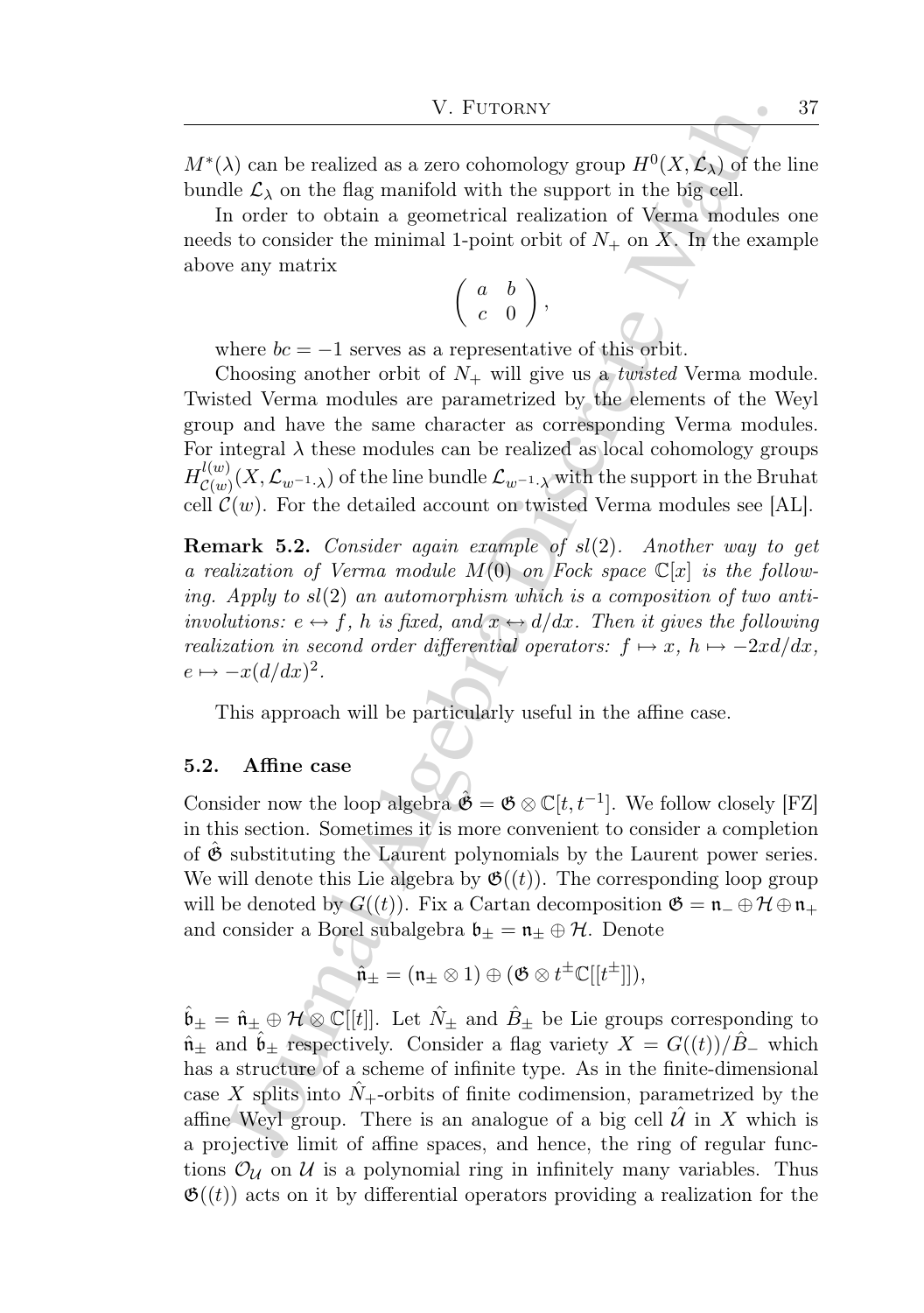contragradient Verma module with zero highest weight. Global sections of more general  $N_{+}$ -equivariant sheaves on X will produce an arbitrary highest weight. Other  $N_{+}$ -orbits in X correspond to twisted contragradient Verma modules. A striking difference with the finite-dimensional case is that we can not obtain standard Verma modules this way. They can be obtained considering  $\tilde{N}_+$ -orbits on  $G((t))/B_+$ .

#### 6. First free field realization

In the previous section we considered the case of classical Verma modules for affine Lie algebras. Consider the completion  $\mathfrak{b}_{nat}$  in  $\mathfrak{G}((t))$  of the natural Borel subalgebra  $\mathfrak{n}_-\otimes \mathbb C[t, t^{-1}]\oplus \mathcal{H} \otimes \mathbb C[t^{-1}].$  If  $N_-$  is the Lie group corresponding to  $\mathfrak{n}_-$  then  $\mathfrak{B}_{nat} = N_-(t) \mathfrak{H}[[t^{-1}]]$  is the Borel subgroup corresponding to  $\mathfrak{b}_{nat}$ . Let  $X = G((t))/\mathfrak{B}_{nat}$ . The difference with the classical case is that  $X$  is not a scheme. This structure is called the *semiinfinite* manifold  $|FZ|$ ,  $|V1|$ . It can be viewed as the space of maps from  $Spec\mathbb{C}((t))$  to the finite-dimensional flag variety  $G/B_-\$ . We can consider the  $\hat{N}_{+}$ -orbits on the semi-infinite manifold and, in particular,  $N_{+}((t))$ can be viewed as an analogue of the big cell  $\mathcal{U}$  in  $G/B_-\$ .

REALIZATIONS OF AFFINE LIE ALGEBRAS<br>
1 Verma module with zero highest weight. Global sections<br>
21 N<sub>1</sub>-continuis aboves on X will produce an arbitrary<br>
1. Other  $\hat{N}_+$ -corbits in X correspond to twisted contror<br>
21. Oth Example 6.1 ([FZ], 10.3.6). For simplicity we will only consider the case  $\mathfrak{G} = sl(2)$ . The corresponding semi-infinite manifold can be thought as  $\mathbb{P}^1((t))$ . The big cell  $\mathbb{A}^1 \subset \mathbb{P}^1$  can be lifted to a big cell  $\mathbb{A}^1((t)) =$  $\{ (x(t) - 1)^t \}$ , which coincides with the space of functions  $F \simeq \mathbb{C}((t))$ on the punctured disc with the chosen coordinate t on the disc (though all constructions are coordinate free). Here  $x(t) = \sum_{m \in \mathbb{Z}} x_m t^m \in \mathbb{C}((t)).$ Denote by  $F$  the space of functions on  $F$  which consists of the series of type  $g_0 + \sum_{n<0} g_n x_n$ , where  $g_0 \in \mathbb{C}[x_m, m \in \mathbb{Z}_+]$ ,  $g_n \in \mathbb{C}[x_m, m \in \mathbb{Z}]$ . The Lie algebra  $sl(2)$ ((t)) acts naturally on F by vector fields. These vector fields can be described as series  $\sum_{m\in Z}g_m\partial x_m$ , where  $g_m\in\mathcal{F}$  with the property that for any  $M > 0$  there exists  $K \leq M$  such that for each  $m \leq K$ ,  $g_m$  is generated by  $x_k$ ,  $k \leq M$ . Denote

$$
e_n=e\otimes t^n, h_n=h\otimes t^n, f_n=f\otimes t^n, n\in\mathbb{Z}.
$$

Then the corresponding representation by vector fields on  $\mathcal F$  is the following

$$
e_n \mapsto \partial x_n
$$
,  $h_n \mapsto -2 \sum_{m \in \mathbb{Z}} x_m \partial x_{n+m}$ ,  $f_n \mapsto -\sum_{m,k \in \mathbb{Z}} x_m x_k \partial x_{n+m+k}$ .

Consider the space  $V = \mathbb{C}[x_m, m \in \mathbb{Z}]$ . We would like to interpret V as a Fock space for  $sl(2)$  using the realization via vector fields above.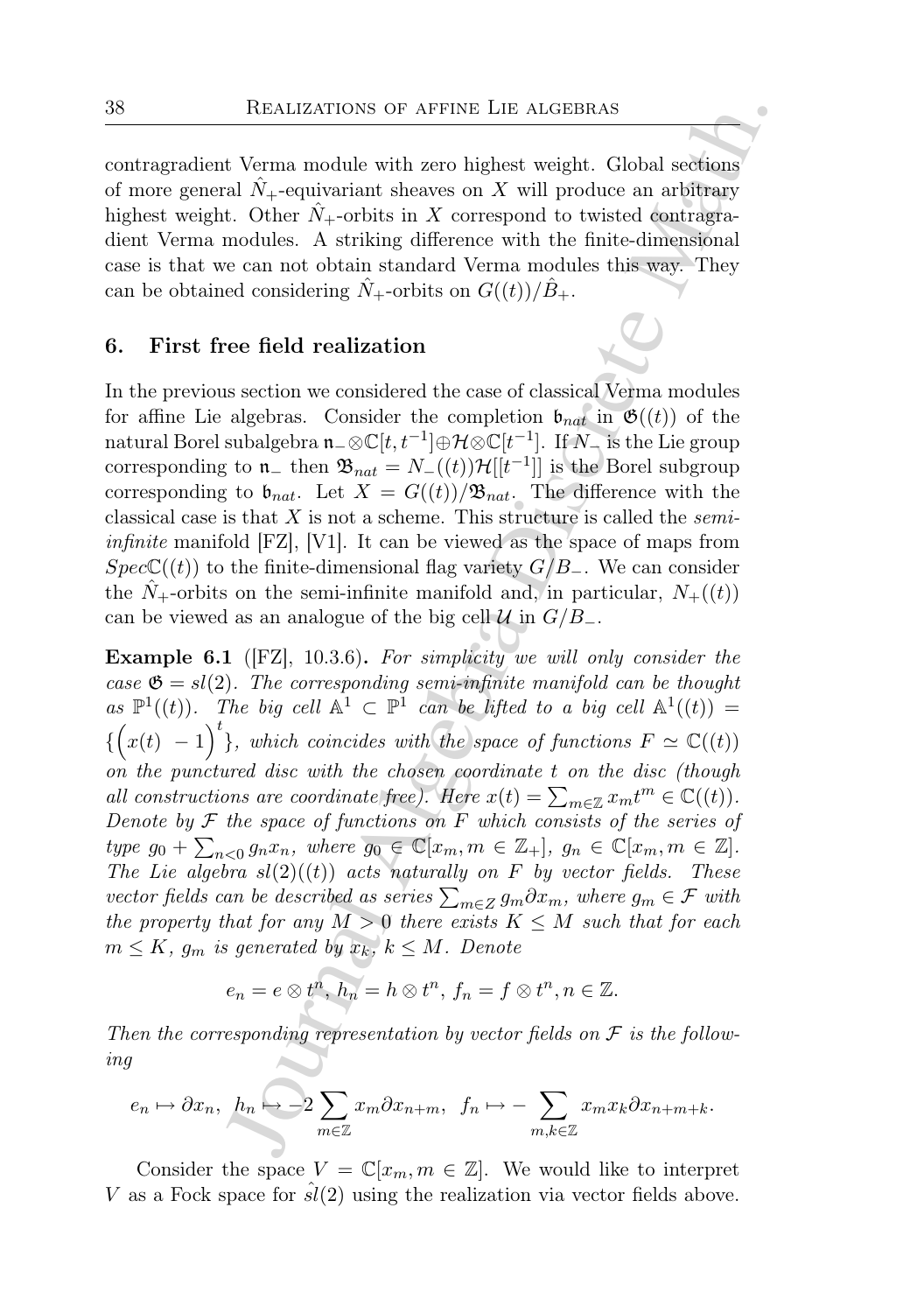But it is clear that the differential operators corresponding to  $f_n$  are not well-defined on  $V$  (they take values in some formal completion of  $V$ ). One way to deal with this problem is to apply the anti-involutions:

$$
e_n \leftrightarrow f_n, \quad h_n \leftrightarrow h_n; \quad x_n \leftrightarrow \partial x_n, \ n \in \mathbb{Z}
$$

which gives the following formulas:

$$
f_n \mapsto \partial x_n
$$
,  $h_n \mapsto -2 \sum_{m \in \mathbb{Z}} x_{n+m} \partial x_m$ ,  $e_n \mapsto -\sum_{m,k \in \mathbb{Z}} x_{n+m+k} \partial x_m \partial x_k$ .

V. Furtownv $\begin{array}{l} \text{V. Furoorov}\\ \hline \end{array}$  W. Furtownv <br>
it is clear that the differential operators corresponding to<br> $f_n$  are defined on  $V$  (they take values in some formal completion of<br>way to deal with this problem is to These formulas define the *first free field realization* of  $\hat{sl}(2)$  in the polynomial ring  $\mathbb{C}[x_m, m \in \mathbb{Z}]$ . This module is, in fact, a quotient  $M(0)$  of the imaginary Verma module with trivial highest weight by a submodule generated by the elements  $h_n \otimes 1$ ,  $n < 0$ . Similar formulas for an arbitrary highest weight with a trivial action of the central element were obtained by Jakobsen and Kac [JK] using analytic approach. Namely, if  $\mu$  denotes a finite measure on the circle  $S^1$ , not concentrated in a finite number of points, and  $\lambda_m = \int_{S^1} z^m d\mu$  then

$$
f_n \mapsto \partial x_n, \quad h_n \mapsto -\lambda_n - 2 \sum_{m \in \mathbb{Z}} x_{n+m} \partial x_m,
$$

$$
e_n \mapsto -\sum_{m,k \in \mathbb{Z}} x_{n+m+k} \partial x_m \partial x_k - \sum_{m \in \mathbb{Z}} \lambda_{n+m} \partial x_m
$$

gives a boson type realization of  $M(\lambda)$ , where  $\lambda(c) = 0$  and  $\lambda(h_0) = -\lambda_0$ . This module is irreducible if  $\lambda_0 \neq 0$  [F1]. This is the case in particular when  $\mu$  is the Lebesgue measure on  $S^1$  and  $\lambda_m = \delta_{m,0}$ .

To get a boson type realization of the imaginary Verma module for  $sl(2)$  with a non-trivial central action Bernard and Felder used the Borel-Weil construction. Let  $B_-\,$  be the Borel subgroup of the loop group  $SL(2)$  corresponding to a Borel subalgebra  $\mathfrak{b}_{nat}$ . Then  $B_-\$ consists of the elements

$$
\int \exp(\sum_{n\in\mathbb{Z}} x_n e_n) \exp(\sum_{m>0} y_m h_m),
$$

where  $x_n, y_m$  are coordinate functions. Consider a one dimensional representation  $\chi : B_-\to \mathbb{C}$ , where c acts by scalar K,  $h_0$  acts by scalar J  $(J/2)$  is called the *spin*) and all other elements act trivially. Then one can construct a line bundle over  $SL(2)/B_+$  by taking a fiber product

$$
\mathcal{L}_{\chi} = \hat{SL}(2) \times_{\hat{B}_-} \mathbb{C}
$$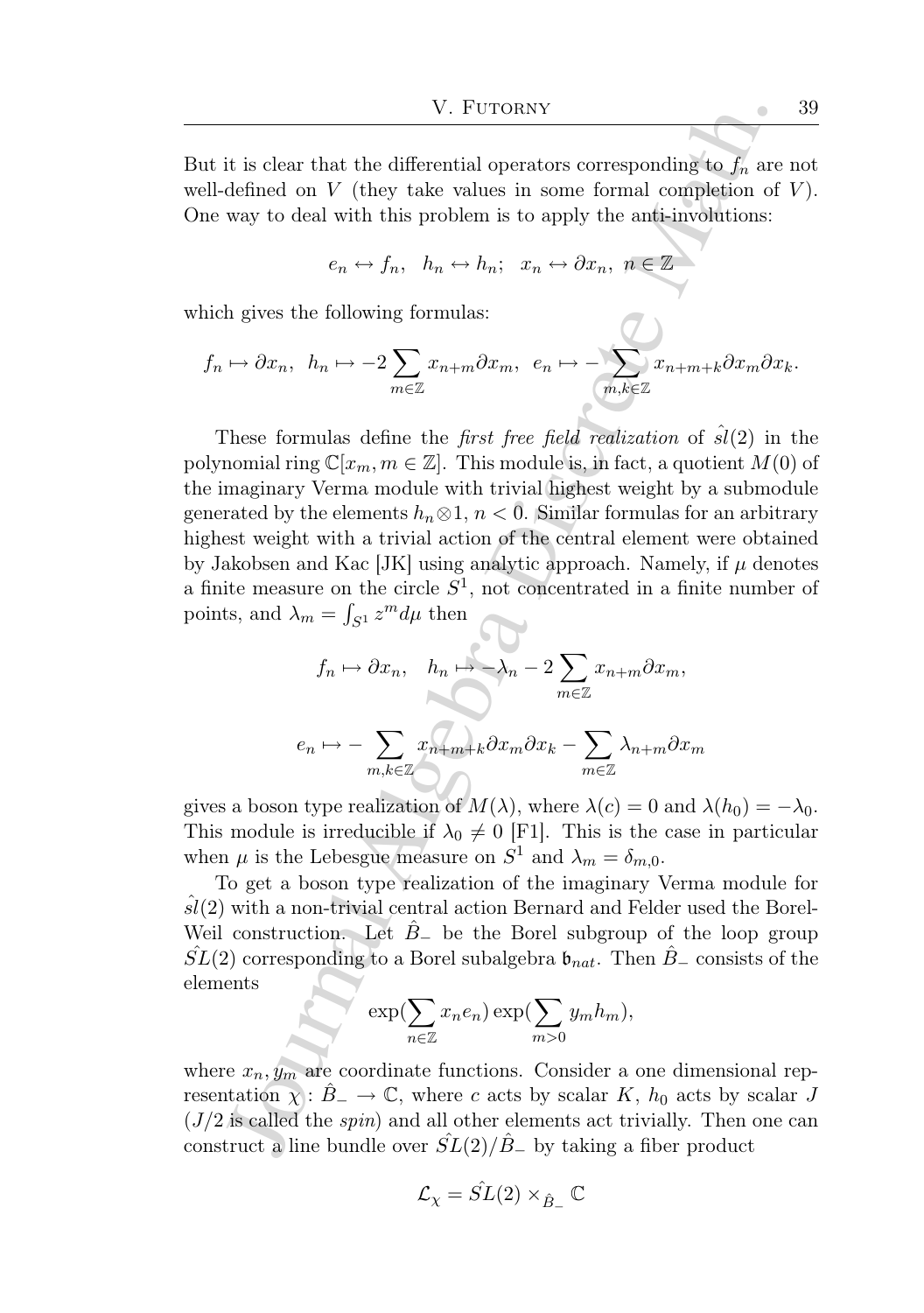and a map  $g : \hat{SL}(2) \times_{\hat{B}^-} \mathbb{C} \to \hat{SL}(2)/\hat{B}^-$  such that  $(x, z) \mapsto x\hat{B}^-$ . The group  $\hat{SL}(2)$  acts on the sections of the line bundle (i.e. the functions on  $SL(2)$  with certain conditions) by

$$
(g_1 f)(g_2) = f(g_1^{-1} g_2),
$$

 $g_i \in \hat{SL}(2)$ . Differentiating this action to an action of the Lie algebra g and applying two anti-involutions

$$
e_n \leftrightarrow -f_{-n}, \ h_n \leftrightarrow h_{-n}, \ c \leftrightarrow c
$$

and

$$
x_{-n} \leftrightarrow \partial x_n, \quad y_k \leftrightarrow -\partial y_k.
$$

we obtain the following boson realization of  $\mathfrak{g}$  in the Fock space  $\mathbb{C}[x_m, m \in \mathbb{Z}] \otimes \mathbb{C}[y_n, n > 0]$ :

$$
f_n \mapsto x_n
$$
,  $h_n \mapsto -2 \sum_{m \in \mathbb{Z}} x_{m+n} \partial x_m + \delta_{n < 0} y_{-n} + \delta_{n > 0} 2nK \partial y_n + \delta_{n,0} J$ 

$$
e_n \mapsto -\sum_{m,k \in \mathbb{Z}} x_{k+m+n} \partial x_k \partial x_m + \sum_{k>0} y_k \partial x_{-k-n} +
$$
  
+ 2K  $\sum_{m>0} m \partial y_m \partial x_{m-n} + (Kn+J) \partial x_{-n}.$ 

REALIZATIONS OF AFFINE LIE ALGEBRAS<br>  $\overline{S}L(2) \times_{\beta_{\perp}} C \rightarrow \overline{SL}(2)/\hat{D}$ , such that  $(x, z) \mapsto x\hat{B}$ . The<br>
eacts on the sections of the line bundle (i.e. the functions on<br>
train conditions) by<br>  $(g_f f)(g_2) = f(g_1^{-1}g_2)$ ,<br> This module is irreducible if and only if  $K \neq 0$ . If we let  $K = 0$  and quotient out the submodule generated by  $y_m$ ,  $m > 0$  then the factormodule is irreducible if and only if  $J \neq 0$  (cf. [F1]). This construction has been generalized for all affine Lie algebras in [C2] providing a realization of imaginary Verma modules.

#### 7. Second free field realization

There is another way to correct the formulas obtained in Example 6.1, which leads to the construction of Wakimoto modules [W].

Denote  $a_n = \partial x_n$ ,  $a_n^* = x_{-n}$  and consider formal power series

$$
a(z) = \sum_{n \in \mathbb{Z}} a_n z^{-n-1}, \quad a^*(z) = \sum_{n \in \mathbb{Z}} a_n^* z^{-n}.
$$

Series  $a(z)$  and  $a^*(z)$  are called *formal distributions*. It is easy to see that  $[a_n, a_m^*] = \delta_{n+m,0}$  and all other products are zero. The formulas in Example 6.1 can be rewritten as follows:

$$
e(z) \mapsto a(z), \ h(z) \mapsto -2a^*(z)a(z), \ f(z) \mapsto -a^*(z)^2a(z),
$$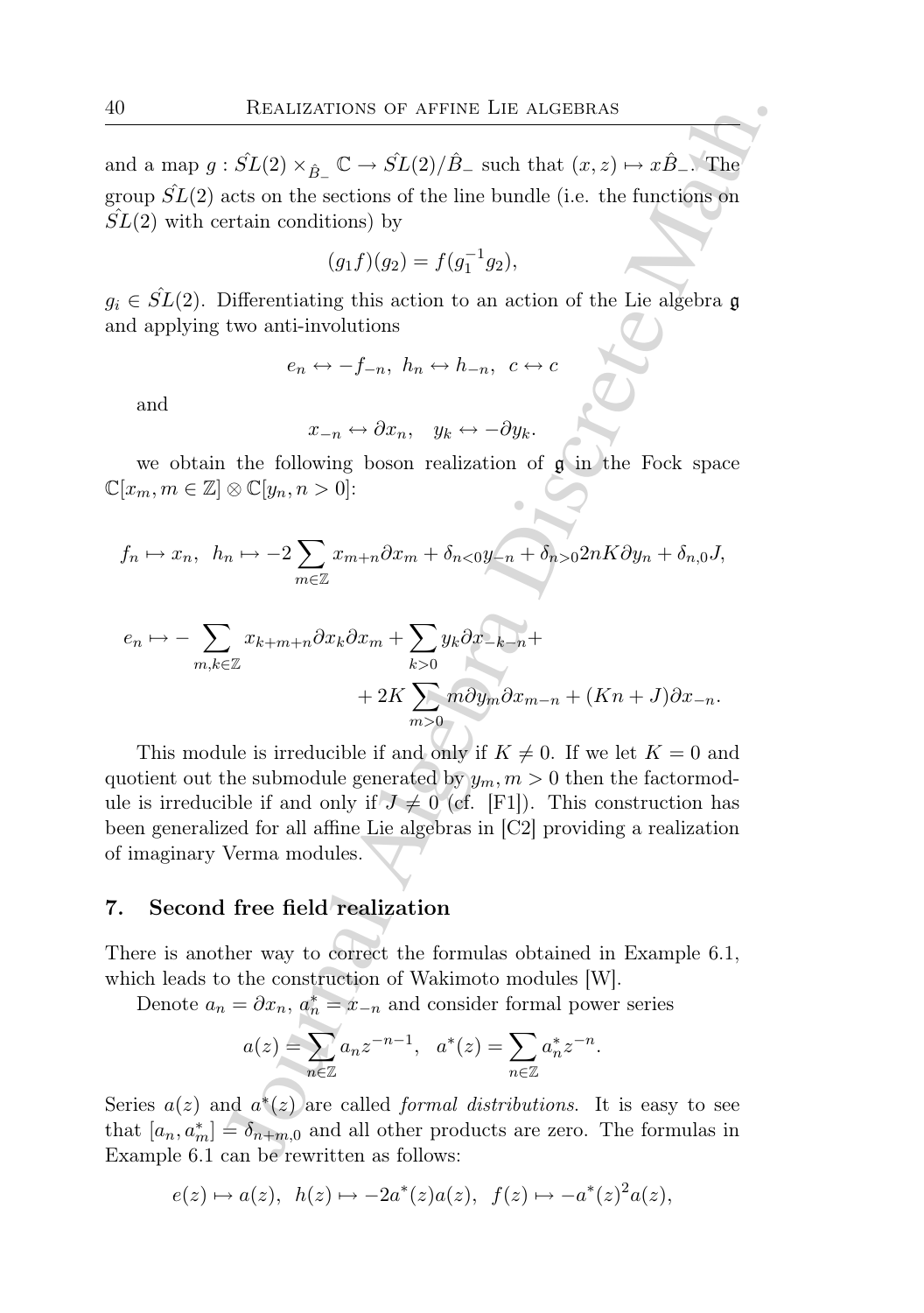where  $g(z) = \sum_{n \in \mathbb{Z}} g_n z^{-n-1}$  for  $g \in \{e, f, h\}$ . This realization is not welldefined since the annihilation and creation operators are in a wrong order. It becomes well-defined after the application of two anti-involutions described above. Then the formulas read:

$$
f(z) \mapsto a(z), \ h(z) \mapsto 2a(z)a^*(z), \ f(z) \mapsto -a(z)a^*(z)^2,
$$

where  $a_n$  and  $a_n^*$  have the following meaning now  $a_n = x_n$ ,  $a_n^* = -\partial x_{-n}$ . This is our quotient of the imaginary Verma module.

A different approach was suggested by Wakimoto ([W]) who introduced the normal ordering. Denote

$$
a(z)_{-} = \sum_{n<0} a_n z^{-n-1}, \ \ a(z)_{+} = \sum_{n\geq 0} a_n z^{-n-1}
$$

and define the normal ordering as follows

$$
: a(z)b(z) := a(z)_{-}b(z) + b(z)a_{+}(z).
$$

Let now

$$
a_n = \begin{cases} x_n, & n < 0 \\ \partial x_n, & n \ge 0 \end{cases}, \quad a_n^* = \begin{cases} x_{-n}, & n \le 0 \\ -\partial x_{-n}, & n > 0 \end{cases}, \quad b_m = \begin{cases} m \partial y_m, & m \ge 0 \\ y_{-m}, & m < 0 \end{cases}
$$

Here  $[a_n, a_m^*] = [b_n, b_m] = \delta_{n+m,0}$ .

Theorem 7.1 ([W]). The formulas

$$
c \mapsto K, \ e(z) \mapsto a(z), \ h(z) \mapsto -2 : a^*(z)a(z) : +b(z),
$$

$$
f(z) \mapsto -: a^*(z)^2 a(z) : +K \partial_z a^*(z) + a^*(z)b(z)
$$

define the second free field realization of the affine  $sl(2)$  acting on the space  $\mathbb{C}[x_n, n \in \mathbb{Z}] \otimes \mathbb{C}[y_m, m > 0].$ 

V. Furtons<br>
V. Furtons<br>  $\alpha g(z) = \sum_{n\in\mathbb{Z}} g_{n}z^{-n-1}$  for  $g \in \{e, f, h\}$ . This realization is not vertex<br>
algebra the annihilation and retation of two suit-unvolutions are in a warong or<br>
econes well-defined after the ap These modules are celebrated Wakimoto modules. They were defined for an arbitrary affine Lie algebra by Feigin and Frenkel [FF1], [FF2]. Wakimoto modules have many interesting features and still far from a complete understanding. Generically they are isomorphic to Verma modules. Wakimoto modules can be viewed as infinite twistings of Verma modules. They are related to the *semi-infinite cohomology* introduced in [Fe] and can be obtained by a semi-infinite induction [FF2], [V1], [V2].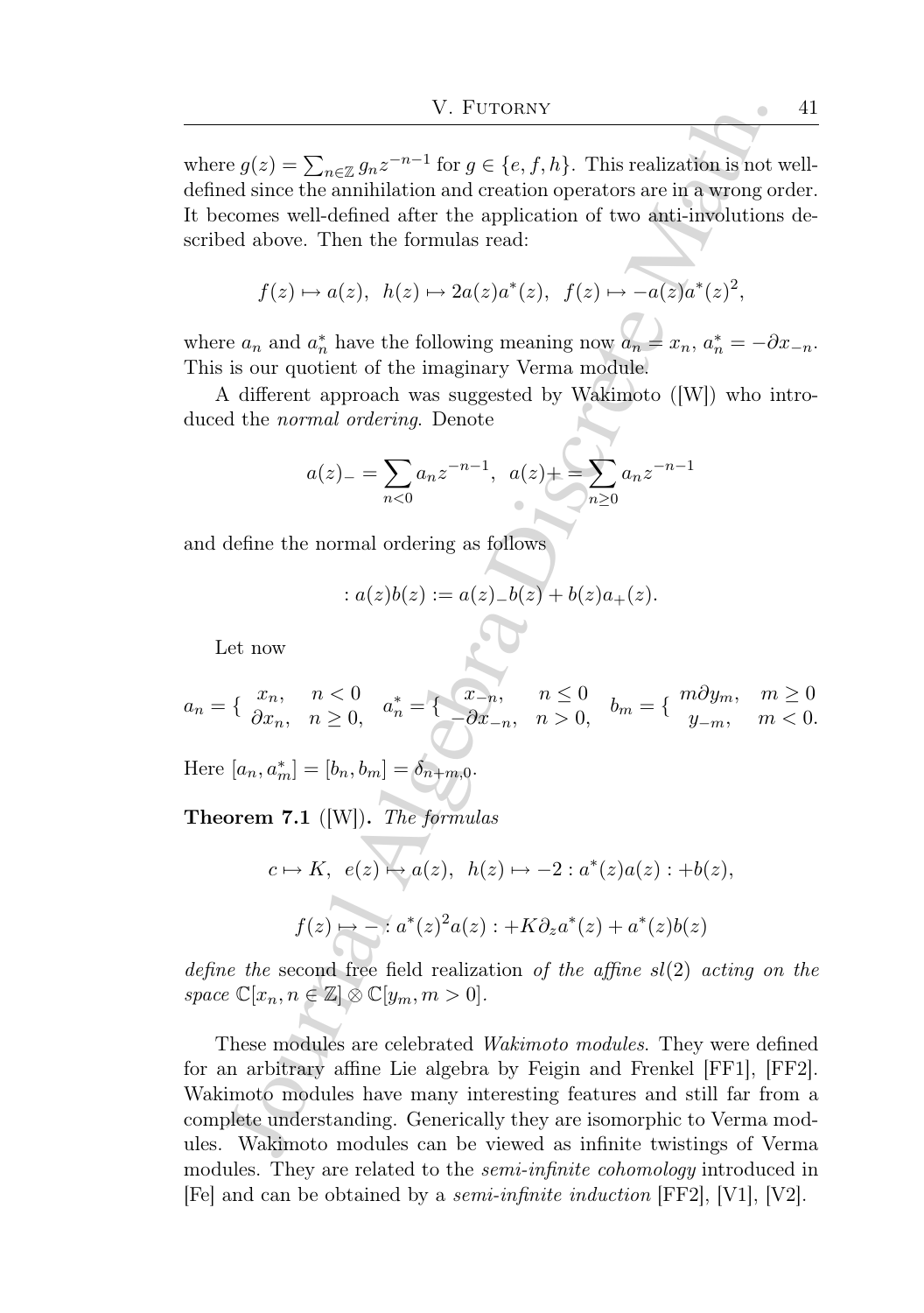#### 8. Intermediate Wakimoto modules

REALIZATIONS OF AFFINE LIE ALGEBRAS<br>
ediate Wakimoto modules<br>
sidered two extreme cases of Borel subalgebras in the affine<br>
standard and natural. But if the rank of  $\mathfrak{G}$  is more than<br>
transformal affine algebra has o So far we considered two extreme cases of Borel subalgebras in the affine Lie algebras: standard and natural. But if the rank of  $\mathfrak{G}$  is more than 1 then the corresponding affine algebra has other conjugacy classes of Borel subalgebras. Geometrically they should produce some "semi-semiinfinite" flag varieties. On the other hand it should be possible to associate to each such Borel subalgebra a boson type realization by rearranging the annihilation and creation operators as it was done in the first and the second free field realizations. For affine Lie algebras of type  $A_n^{(1)}$  associated with  $sl(n+1)$  this has been accomplished in [CF], where a series of boson type realizations was constructed depending on the parameter  $0 \leq r \leq n$ . If  $r = n$  this construction coincides with the construction of Wakimoto modules. On the other hand when  $r = 0$  the obtained representation gives a Fock space realization described in [C2].

Let  $0 \le r \le n, \, \gamma \in \mathbb{C}^*, \, k = \gamma^2 - (r+1)$ . Let  $H_i, E_i, F_i, i = 1, \dots, n$ be the standard basis for  $\mathfrak{G} = sl(n + 1)$ . Denote  $X_m = t^m \otimes X$  for  $X, Y \in \mathfrak{G}$  and  $m \in \mathbb{Z}$ . Let  $\{\alpha_1, \ldots, \alpha_n\}$  be a basis for  $\Delta^+$ , the positive set of roots for  $\mathfrak{G}$ , such that  $H_i = \check{\alpha}_i$  and let  $\Delta_r$  be the root system with basis  $\{\alpha_1, \ldots, \alpha_r\}$   $(\Delta_r = \emptyset, \text{ if } r = 0)$  of the Lie subalgebra  $\mathfrak{G}_r = sl(r+1)$ . Denote by  $\mathcal{H}_r$  a Cartan subalgebra of  $\mathfrak{G}_r$  spanned by  $H_i$ ,  $i = 1, \ldots, r$ . Set  $\mathcal{H}_0 = 0$ ,  $\tilde{\mathcal{H}}_r = \mathcal{H}_r \oplus \mathbb{C}c \oplus \mathbb{C}d$ .

Denote by  $E_{im}, F_{im}, H_{im}, i = 1, \ldots, n, m \in \mathbb{Z}$ , the generators of the loop algebra corresponding to G.

Let  $\hat{a}$  be the infinite dimensional Heisenberg algebra with generators  $a_{ij,m}, a^*_{ij,m}$ , and  $1, 1 \leq i \leq j \leq n$  and  $m \in \mathbb{Z}$ , subject to the relations

$$
[a_{ij,m}, a_{kl,n}] = [a_{ij,m}^*, a_{kl,n}^*] = 0,
$$
  
\n
$$
[a_{ij,m}, a_{kl,n}^*] = \delta_{ik}\delta_{jl}\delta_{m+n,0}\mathbf{1},
$$
  
\n
$$
[a_{ij,m}, \mathbf{1}] = [a_{ij,m}^*, \mathbf{1}] = 0.
$$

This algebra acts on  $\mathbb{C}[x_{ij,m}|i,j,m \in \mathbb{Z}, 1 \leq i \leq j \leq n]$  by

$$
a_{ij,m} \mapsto \begin{cases} \partial/\partial x_{ij,m} & \text{if } m \ge 0, \text{ and } j \le r \\ x_{ij,m} & \text{otherwise,} \end{cases}
$$

$$
a_{ij,m}^* \mapsto \begin{cases} x_{ij,-m} & \text{if } m \le 0, \text{ and } j \le r \\ -\partial/\partial x_{ij,-m} & \text{otherwise.} \end{cases}
$$

and 1 acts as an identity. Hence we have an  $\hat{\mathfrak{a}}$ -module generated by v such that

$$
a_{ij,m}v = 0
$$
,  $m \ge 0$  and  $j \le r$ ,  $a_{ij,m}^*v = 0$ ,  $m > 0$  or  $j > r$ .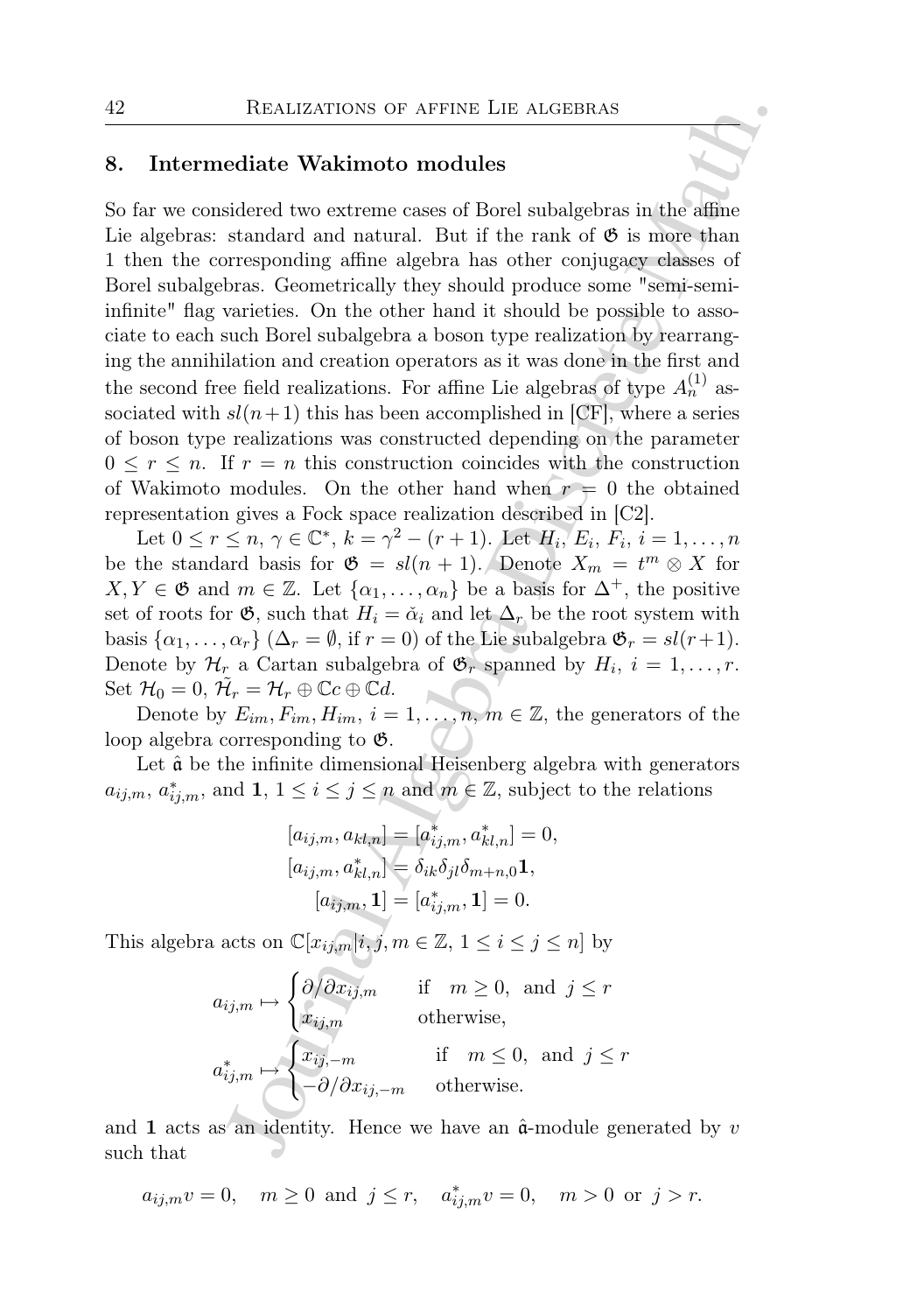V. Furtons<br>  $\alpha_i$ , denote the subalgebra generated by  $a_{ij,m}$  and<br>  $a_{ij,m}^*$  and  $a_{ij,m}^*$  and  $A$ , with<br>  $\alpha_i \in j \leq r$  and  $m \in \mathbb{Z}$ . If  $r = 0$ , we set  $\hat{a}_r = 0$ .<br>  $\mathfrak{B}_{ij} := (\alpha_i|\alpha_j)(\gamma^2 - \delta_{i>r}\delta_{j>r}(r+1) + \frac{r}{2}\delta_{i\overline{n$ Let  $\hat{\mathfrak{a}}_r$  denote the subalgebra generated by  $a_{ij,m}$  and  $a^*_{ij,m}$  and 1, where  $1 \leq i \leq j \leq r$  and  $m \in \mathbb{Z}$ . If  $r = 0$ , we set  $\hat{\mathfrak{a}}_r = 0$ .

Let  $((\alpha_i|\alpha_j))$  be the Cartan matrix for  $sl(n+1)$  and let

$$
\mathfrak{B}_{ij} := (\alpha_i|\alpha_j)(\gamma^2 - \delta_{i>r}\delta_{j>r}(r+1) + \frac{r}{2}\delta_{i,r+1}\delta_{j,r+1}).
$$

Let  $\hat{\mathfrak{b}}$  be the Heisenberg Lie algebra with generators  $b_{im}$ ,  $1 \leq i \leq n$ ,  $m \in \mathbb{Z}, \mathbf{1}, \text{ and relations } [b_{im}, b_{jp}] = m \, \mathfrak{B}_{ij} \delta_{m+p,0} \mathbf{1}$  and  $[b_{im}, \mathbf{1}] = 0.$ 

For each  $1 \leq i \leq n$  fix  $\lambda_i \in \mathbb{C}$  and let  $\lambda = (\lambda_1, \ldots, \lambda_n)$ . Then the algebra  $\hat{\mathfrak{b}}$  acts on the space  $\mathbb{C}[y_{i,m}|i,m \in \mathbb{N}^*, 1 \leq i \leq n]$  by

$$
b_{i0} \mapsto \lambda_i, \quad b_{i,-m} \mapsto \mathbf{e}_i \cdot \mathbf{y}_m, \quad b_{im} \mapsto m\mathbf{e}_i \cdot \frac{\partial}{\partial \mathbf{y}_m} \quad \text{for} \quad m > 0
$$

and  $1 \mapsto 1$ . Here

$$
\mathbf{y}_m = (y_{1m}, \dots, y_{nm}), \quad \frac{\partial}{\partial \mathbf{y}_m} = \left(\frac{\partial}{\partial y_{1m}}, \dots, \frac{\partial}{\partial y_{nm}}\right)
$$

and  $\mathbf{e}_i$  are vectors in  $\mathbb{C}^n$  such that  $\mathbf{e}_i \cdot \mathbf{e}_j = \mathfrak{B}_{ij}$  where  $\cdot$  means the usual dot product.

For any  $1 \leq i \leq j \leq n$ , we define

$$
a_{ij}^*(z) = \sum_{n \in \mathbb{Z}} a_{ij,n}^* z^{-n}, \quad a_{ij}(z) = \sum_{n \in \mathbb{Z}} a_{ij,n} z^{-n-1}
$$

and

$$
b_i(z) = \sum_{n \in \mathbb{Z}} b_{in} z^{-n-1}.
$$

Then

$$
[b_i(z), b_j(w)] = \mathfrak{B}_{ij} \partial_w \delta(z - w), \quad [a_{ij}(z), a_{kl}^*(w)] = \delta_{ik} \delta_{jl} \mathbf{1} \delta(z - w),
$$

where

$$
\delta(z-w) = z^{-1} \sum_{n \in \mathbb{Z}} \left(\frac{z}{w}\right)^n.
$$

is the formal delta function.

Set

$$
a_{ij}(z)_+ = a_{ij}(z), \quad a_{ij}(z)_- = 0
$$
  
 $a_{ij}^*(z)_+ = 0, \quad a_{ij}^*(z)_- = a_{ij}^*(z),$ 

if  $j > r$ .

Denote  $\mathbb{C}[\mathbf{x}] = C[x_{ij,m}|i, j, m \in \mathbb{Z}, 1 \leq i \leq j \leq n]$  and  $C[\mathbf{y}] =$  $C[y_{i,m}|i, m \in \mathbb{N}^*, 1 \leq i \leq n].$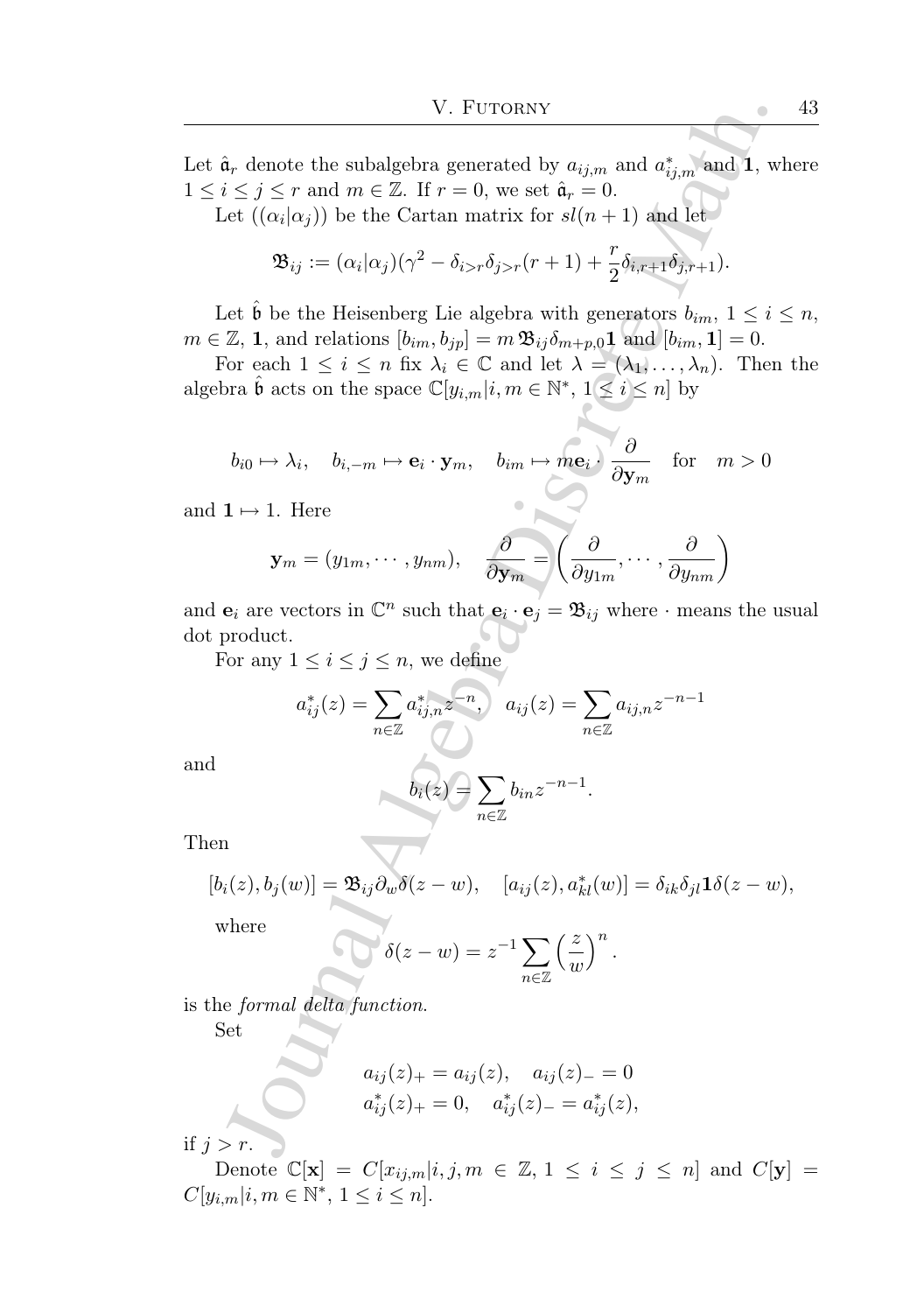Remark 8.1. Note that

$$
: a_{ij}(z)a_{kl}^*(z) := \sum_{m \in \mathbb{Z}} \left( \sum_{n \in \mathbb{Z}} :a_{ij,n}a_{kl,m-n}^* : \right) z^{-m-1}
$$

is well defined on  $\mathbb{C}[\mathbf{x}] \otimes \mathbb{C}[\mathbf{y}]][[z, z^{-1}]]$  for all  $l > r$  or if  $l \leq r$  and  $j \leq r$ .

Let  $\mathfrak{b}_r$  be the Borel subalgebra of  $\tilde{\mathfrak{G}}$  corresponding to a parabolic subalgebra of  $\mathfrak G$  whose semisimple part of the Levi factor is  $\mathfrak G_r$ .

Fix  $\tilde{\lambda} \in \tilde{\mathcal{H}}^*$  and let  $M_r(\tilde{\lambda})$  be the Verma type module associated with  $\mathfrak{b}_r$  and  $\tilde{\lambda}$ . When  $r = n$  this module is a standard Verma module while in the case  $r = 0$  we get an imaginary Verma module. Denote by  $v_1$  the generator of  $M_r(\tilde{\lambda})$ .

Let  $\tilde{\lambda}_r = \tilde{\lambda}|_{\tilde{\mathcal{H}}_r}$ . The module  $M_r(\tilde{\lambda})$  contains a  $\tilde{\mathfrak{G}}_r$ -submodule  $M(\tilde{\lambda}_r)$  =  $U(\tilde{\mathfrak{G}}_r)(v_{\tilde{\lambda}})$  which is isomorphic to the standard Verma module for  $\tilde{\mathfrak{G}}_r$ . If  $\tilde{\lambda}(c) \neq 0$  then the submodule structure of  $M_r(\tilde{\lambda})$  is completely determined by the submodule structure of  $M(\tilde{\lambda}_r)$  [C1], [FS].

Define

$$
E_i(z) = \sum_{n \in \mathbb{Z}} E_{in} z^{-n-1}, \quad F_i(z) = \sum_{n \in \mathbb{Z}} F_{in} z^{-n-1}, \quad H_i(z) = \sum_{n \in \mathbb{Z}} H_{in} z^{-n-1},
$$
  

$$
1 \le i \le n.
$$

**Theorem 8.2** ([CF]). Let  $\lambda \in \mathfrak{H}^*$  and set  $\lambda_i = \lambda(H_i)$ . The generating functions

REALIZATIONS OF AFFINE LIE ALGEBRAS  
\n**Remark 8.1.** Note that  
\n
$$
: a_{ij}(z)a_{kl}^*(z) := \sum_{m \in \mathbb{Z}} \left( \sum_{n \in \mathbb{Z}} : a_{ij,n}a_{kl,m-n}^* : \right) z^{-m-1}
$$
\ns well defined on  $\mathbb{C}[\mathbf{x}] \otimes \mathbb{C}[\mathbf{y}][[z, z^{-1}]]$  for all  $l > r$  or if  $l \leq r$  and  $j \leq r$ .  
\nLet  $\mathbf{b}_r$  be the Borel subalgebra of  $\tilde{\mathbf{C}}$  corresponding to a parabolic  
\nubalgebra of  $\mathfrak{G}$  whose semisimple part of the Levi factor is  $\mathfrak{G}_r$ .  
\nFirst  $\tilde{\lambda} \in \tilde{\mathcal{H}}^*$  and let  $M_r(\tilde{\lambda})$  be the Verma type module associated with  
\n $\mathbf{b}_r$  and  $\lambda$ . When  $r = n$  this module is a standard Verma module while  
\nthe case  $r = 0$  we get an imaginary Verma module. Denote by  $v_{\tilde{\lambda}}$  the  
\ngenerator of  $M_r(\tilde{\lambda})$ .  
\nLet  $\tilde{\lambda}_r = \tilde{\lambda}|_{\tilde{\mathcal{H}}_r}$ . The module  $M_r(\tilde{\lambda})$  contains a  $\tilde{\mathfrak{G}}_r$ -submodule  $M(\tilde{\lambda}_r) =$   
\n $U(\tilde{\mathfrak{G}}_r)(v_{\tilde{\lambda}})$  which is isomorphic to the standard Verma module for  $\tilde{\mathfrak{G}}_r$ . If  
\n $(c) \neq 0$  then the submodule structure of  $M(\tilde{\lambda}_r)$  [C1], [FS].  
\nDefine  
\n $\mathbb{E}_i(z) = \sum_{n \in \mathbb{Z}} E_{in} z^{-n-1}$ ,  $F_i(z) = \sum_{n \in \mathbb{Z}} F_{in} z^{-n-1}$ ,  
\n $1 \leq i \leq n$ .  
\n**Theorem 8.2** ([CF]). Let  $\lambda \in \tilde{\mathfrak{H}}^*$  and set  $\lambda_i = \lambda(H_i)$ . The generating  
\nfunctions  
\n<

 $c \mapsto \gamma^2 - (r+1)$ 

define a representation on the Fock space  $\mathbb{C}[\mathbf{x}] \otimes \mathbb{C}[\mathbf{y}]$ . In the above  $a_{ij}$ ,  $a_{ij}^*$  and  $b_i$  denotes  $a_{ij}(z)$ ,  $a_{ij}^*(z)$  and  $b_i(z)$  respectively.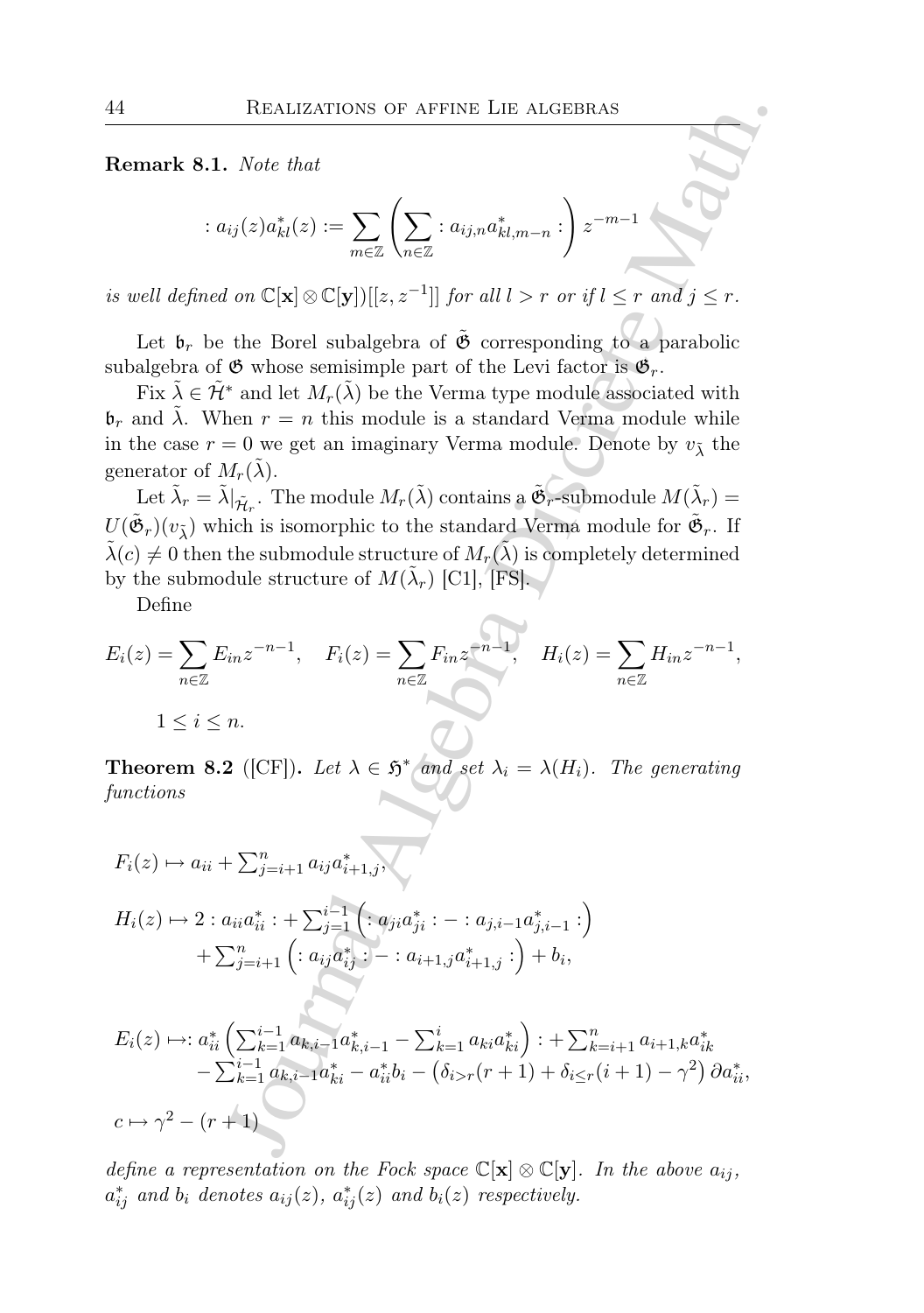This boson type realization of  $sl(n + 1)$  depends on the parameter  $0 \leq r \leq n$  and defines a module structure on the Fock space  $\mathbb{C}[\mathbf{x}] \otimes \mathbb{C}[\mathbf{y}]$ which is called an *intermediate Wakimoto module*. Denote it by  $W_{n,r}(\lambda, \gamma)$ and consider a  $\tilde{\mathfrak{G}}_r$ -submodule  $W = U(\tilde{\mathfrak{G}}_r)(v_{\tilde{\lambda}}) \simeq W_{r,r}(\lambda, \gamma)$  of  $W_{n,r}(\lambda, \gamma)$ . Then W is isomorphic to the Wakimoto module  $W_{\lambda(r), \tilde{\gamma}}$  ([FF2]), where  $\lambda(r) = \lambda | \mathcal{H}_r, \tilde{\gamma} = \gamma^2 - (r+1)$ . Since generically Wakimoto modules are isomorphic to Verma modules, intermediate Wakimoto modules provide a realization for generic Verma type modules.

V. Furtons<br>
Y. Furtons<br>
Y. Furtons of  $\hat{s}(n+1)$  depends on the paramely<br> $\leq n$  and defines a module structure on the Fock space<br> $\mathbb{C}[X]\otimes \mathbb{C}[X]\otimes \mathbb{C}[X]\otimes \mathbb{C}[X]\otimes \mathbb{C}[X]\otimes \mathbb{C}[X]\otimes \mathbb{C}[X]\otimes \mathbb{C}[X]\otimes \mathbb{C}[X]\otimes \$ We see that the same geometrical object  $G((t))/\mathfrak{B}_{nat}$  induced three different constructions that depend on normal ordering and the interpretation of the bosons: first free field realization (imaginary Verma modules), second free field realization (Wakimoto modules) and intermediate Wakimoto modules. Same variety will produce twisted Wakimoto modules and twisted intermediate Wakimoto modules, but imaginary Verma modules do not admit twisting. Note that Wakimoto modules are obtained from the Verma modules by infinite twisting (cf. [FF2]) and hence can not be obtained from the regular flag variety. Similarly, intermediate Wakimoto modules are infinite twistings of the corresponding Verma type modules and can not be obtained from geometrical objects with other Borel subgroups. These flag "varieties" will produce Verma type modules and contragradient Verma type modules.

### References

- [AL] H.Andersen and N.Lauritzen. Twisted Verma modules. Studies in Memory of I.Schur, PIM 210, Birkhauser, 2002.
- [BF] D. Bernard and G. Felder. Fock representations and BRST cohomology in sl(2) current algebra. Comm. Math. Phys., 127(1):145–168, 1990.
- [BB] A.Beilinson and I.BernsteinI.Bernstein. Localisatin de g-modules. C.R. Acad. Sci. Paris, 292:15-18, 1981.
- [B] Y.Billig. Sine-Gordon equation and representations of affine Kac-Moody algebra  $sl(2)$ . J. Funct. Analysis, 192:295-318, 2002.
- [Co] N.Conze. Algébres d'opérateurs différetiels et quotients des algébres enveloppantes. Bull. Soc. Math. France, 102:379-415, 1974.
- [C1] B.Cox. Verma modules induced from nonstandard Borel subalgebras. Pacific J. Math., 165(2):269–294, 1994.
- [C2] B.Cox Fock Space Realizations of Imaginary Verma Modules. Algebras and Representation Theory, to appear.
- $[CF]$  B.Cox and V. Futorny. Intermediate Wakimoto modules for affine  $sl(n+1)$ . J. Physics A: Math. and General, 37:5589-5603, 2004.
- [DS] V.Drinfeld and V.Sokolov. Equations of KdV type and simple Lie algebras. Soviet Math. Dokl., 23:457-462, 1981.
- [DFO] Yu.Drozd, V.Futorny and S.Ovsienko. Harish-Chandra subalgebras and Gelfand-Zetlin modules. In Finite-dimensional algebras and related topics, NATO Adv. Sci. Inst. Math. and Phys. Sci., 424:79-93, 1994.